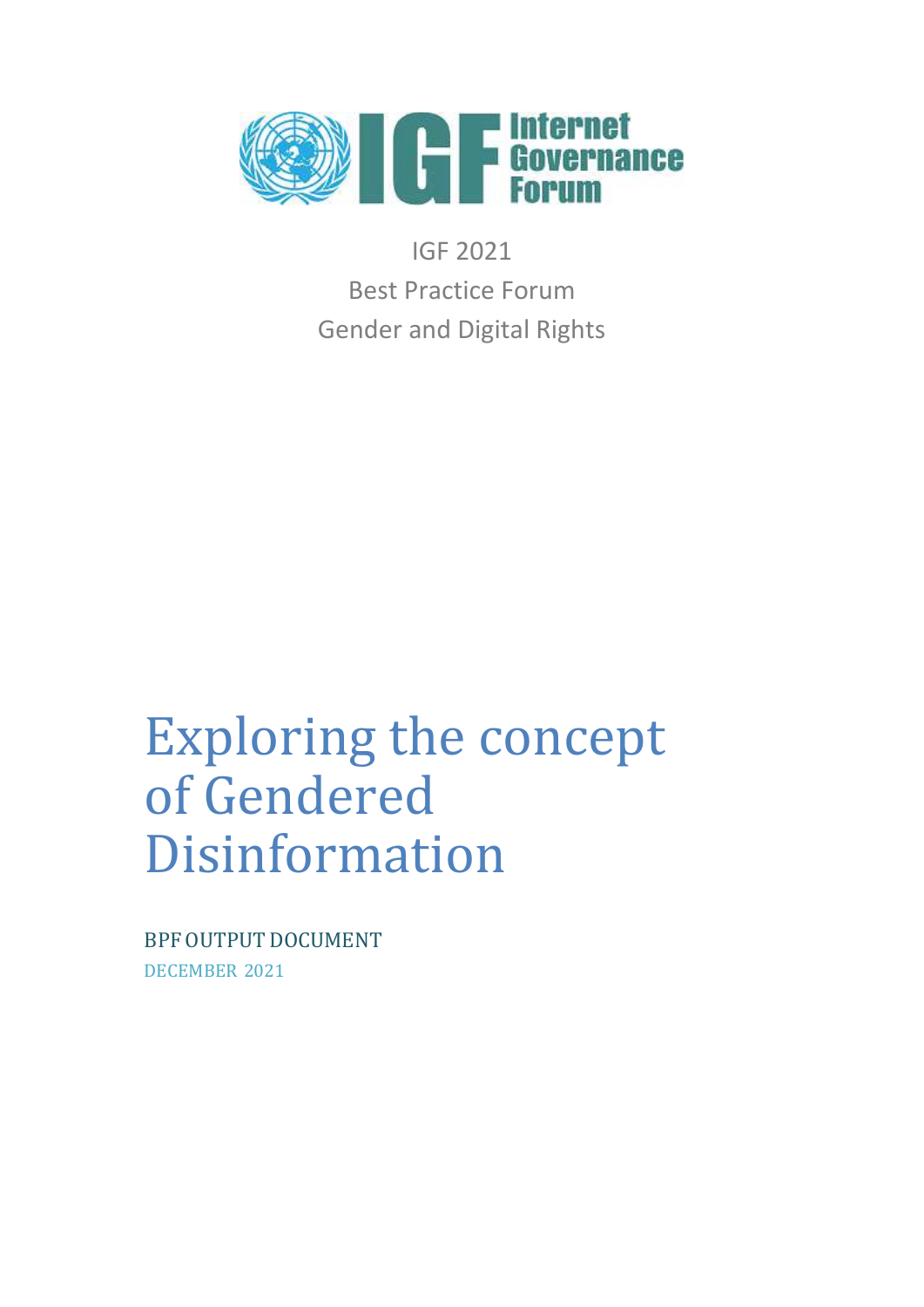# <span id="page-1-0"></span>**Acknowledgements**

The *Best Practice Forum Gender and Digital Rights (BPF)* is an open multistakeholder effort conducted as an intersessional activity of the *Internet Governance Forum (IGF)*. This report is the draft output of the IGF 2021 BPF Gender and Digital Rights on Gendered Disinformation. The Report is the product of the collaborative work of many.

BPF Gender and Digital Rights Coordinating team

 Chenai Chair (MAG Facilitator) Amrita Choudhury (MAG Facilitator) Bruna Martins dos Santos Debora Albu Marwa Azelmat Wim Degezelle (BPF Consultant, IGF Secretariat)

The BPF wishes to thank the Experts and key contributors to the BPF Learning sessions

Courtney Radsch, Ellen Judson Julia Haas Kristina Wilfore Lucina di Meco Maria Giovanna Sessa Victor Giusti

The BPF wishes to thank the participants in-situ and online to the BPF Gender and Digital Rights Roundtable discussion at IGF 2021 in Katowice, Poland.

Disclaimer:

The views and opinions expressed herein do not necessarily reflect those of the United Nations Secretariat. The designations and terminology employed may not conform to United Nations practice and do not imply the expression of any opinion whatsoever on the part of the Organization.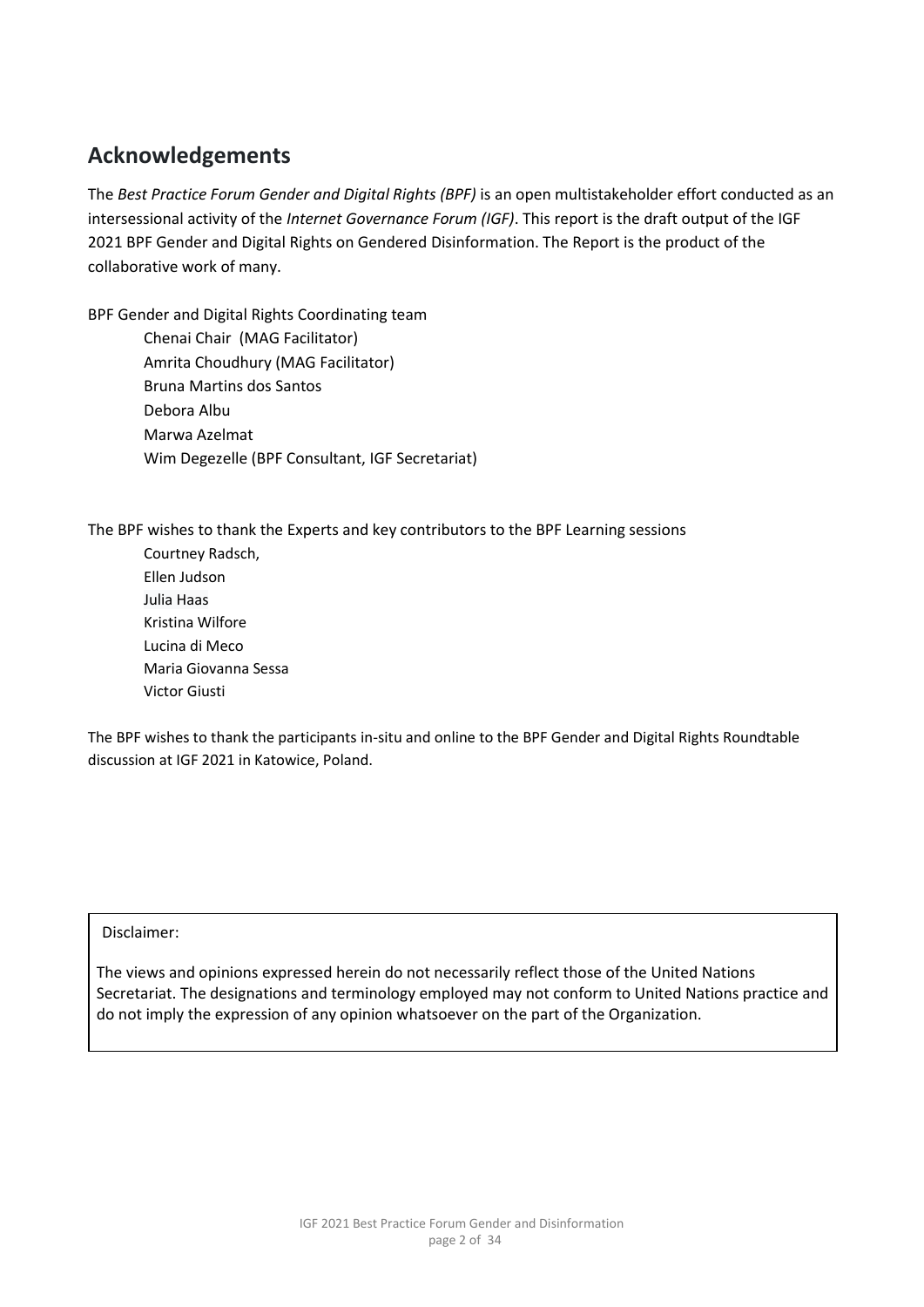# <span id="page-2-0"></span>**Executive Summary**

The Internet Governance Forum (IGF) Best Practice Forum on Gender and Digital Rights, in 2021, explores the **concept of gendered disinformation**. Disinformation can be defined as **false information deliberately created to harm a person, social group, organization or country**<sup>1</sup> . The false character of the information can also result from 'manipulated information' - disinformation campaigns often rely on true, distorted, or emotional content that doesn't have a truth value. **Gendered disinformation** then attacks or undermines people based on their gender, or weaponizes gendered narratives for political, social or economic objectives.

The IGF Best Practice Forums (BPFs) provide a platform for experts and stakeholders to exchange experiences in addressing Internet policy issues, discuss and identify emerging and existing good practices. The objective is to collect from community experience, not to develop new policies or practices. BPF outputs intend to contribute to an understanding of global good practice, and to serve as a resource to inform policy discussions, standards development, business decisions, as well as public understanding, awareness, and discourse.

While specialist discussions and research continue at different venues to define gendered disinformation, and understand its mechanisms and impact, the BPF aims to provide a space to bring the issue to Internet governance discussions, raise awareness about the problem, call for action and share experiences with possible ways to mediate.

In the report gendered disinformation includes disinformation against people on the grounds of their gender and social constructs, including their gender identity and/or gender expression as well as disinformation against people on the grounds of sexual orientation - which often has gendered dimensions and weaponizes gendered stereotypes in similar ways. Misogyny, homophobia, and transphobia are common features of gendered disinformation.

Disinformation differentiates from misinformation as it has the deliberate intent to misinform and an objective to harm.

The concept of gendered disinformation means any false and manipulated information that is intended to cause harm to women or people of diverse genders and sexualities. Gendered disinformation campaigns often target individuals with higher public status or holding higher positions such as politicians, CEOs, public advocates, journalists etc. According to Professor Alana Moceri (IE School of Global and Public Affairs), gendered disinformation delegitimizes women's participation in political life, undermining democracy and human rights all over the world. Disinformation may also be used to harm gender diverse people as it takes on disinformation which may escalate to instances of hate-based crimes and killings in hostile environments against gender diversity and sexuality<sup>2</sup>.

<sup>1</sup> WARDLE, Claire; DERAKHSHAN, Hossein. Information disorder: Toward an interdisciplinary framework for research and policy making. Council of Europe, Aug. 2018, 2nd revised edition. Available at[: https://rm.coe.int/information-disorder-report-version](https://rm.coe.int/information-disorder-report-version-august-2018/16808c9c77)[august-2018/16808c9c77.](https://rm.coe.int/information-disorder-report-version-august-2018/16808c9c77)

Journalism, 'Fake News' and Disinformation: A Handbook for Journalism Education and Training. <https://en.unesco.org/fightfakenews>

<sup>&</sup>lt;sup>2</sup> https://www.europarl.europa.eu/RegData/etudes/BRIE/2021/653644/EXPO\_BRI(2021)653644\_EN.pdf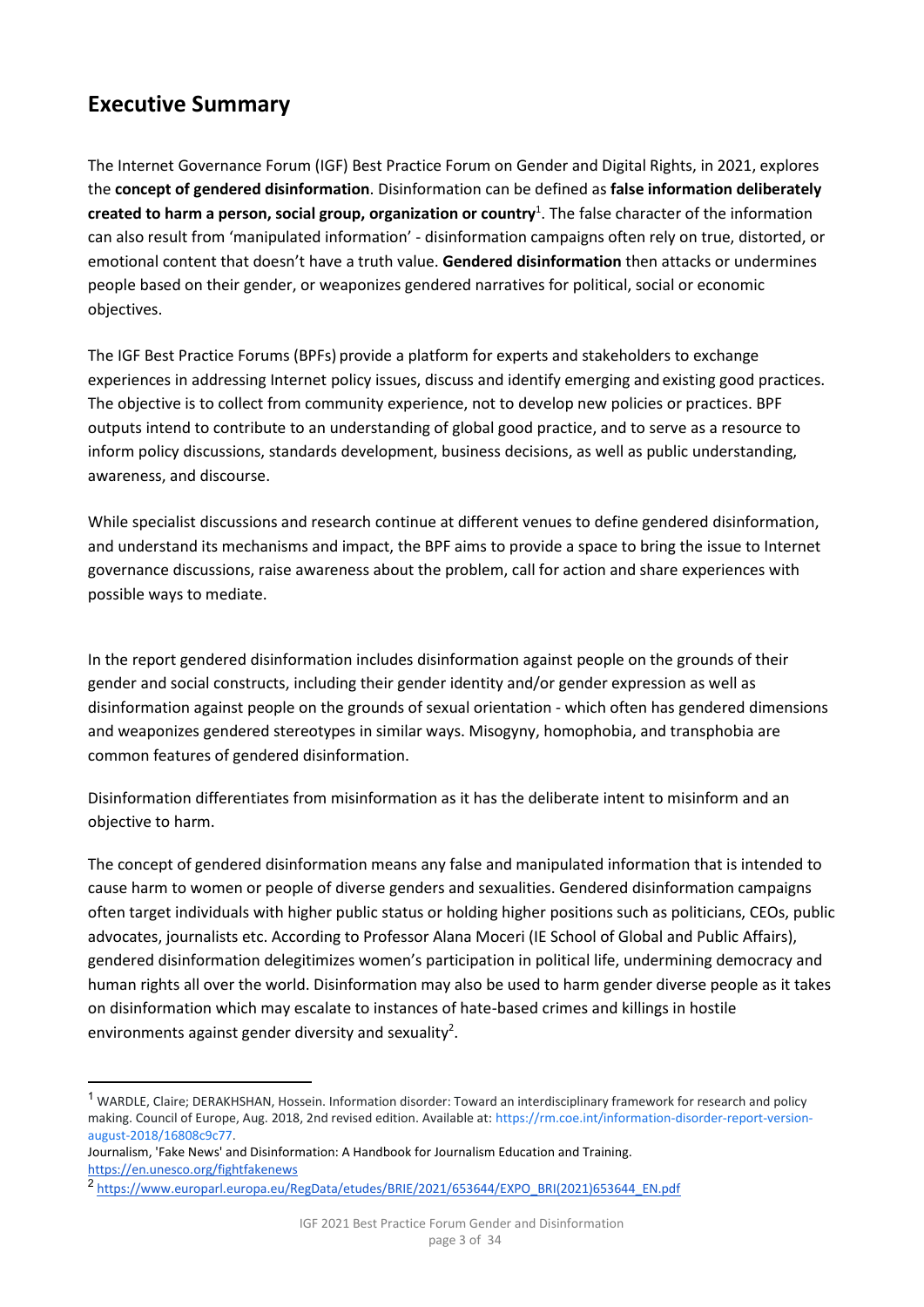In its discussions, the BPF approached the concept of gendered disinformation from the definition compiled by Judson et.  $al^3$ :

The term "**gendered disinformation**" can be used to describe information activities (creating, sharing, disseminating content) which:

- a) Attacks or undermines people on the basis of their gender.
- b) Weaponizes gendered narratives to promote political, social or economic objectives.

Other working definitions are slightly different. Lucina Di Meco, for example, originally defined gendered disinformation as the spread of deceptive or inaccurate information and images against women political leaders, journalists and female public figures, following story lines that draw on misogyny and stereotypical gender roles.<sup>4</sup>

Gendered disinformation comes in different forms, such as, harmful social media posts and graphics, sexual fabrications, and other forms of conspiracy theories, and is used in different situations and at different places. The BPF discussed instances of gendered disinformation that are recognizable and visible, and shed light on the potential direct and indirect impact:

*Everyday gendered disinformation* - Not only those in high profile positions, those taking up engagement very visibly in their communities as rights defenders, or those having or aspiring political careers, are targets of gendered disinformation. Also women and gender diverse people who prefer not being on the barricades, can feel the impact of gendered disinformation, and for example the stereotypes that are spread.

*Youth experiences* - Misinformation and disinformation online affect the lives, learning and leadership of girls and young women.

*Journalists -* Gendered disinformation campaigns – on both the individual journalist as well as other journalists and women in general – are particularly effective if combined with other attacks, such as online harassment and abuse, which is often gendered and aims at silencing women's voices in the public sphere.

*Politicians -* Rather than directly attacking the policy decisions women make, gender stereotypical characteristics and physical appearance are used instead, to challenge female politicians. It ultimately aims to paint the picture that women are unfit for leadership. It portrays women nominated or assigned higher public offices as unfit/undeserving/incompetent of such a position, which undermines their capabilities to lead. Consequently, this discourages other women from pursuing political careers or other higher positions.

*Women Human Rights Defenders -* In a global environment of hostility and intolerance against civil society actors, women's human rights defenders (WHRDs) remain particularly affected by the rise of gendered disinformation.

While gender disinformation is prevalent and growing, it is still a concept under construction. Being an issue that is rapidly expanding and developing, there are yet no clearly identified best practices. Rather

<sup>&</sup>lt;sup>3</sup> Based on Judson et al, 2020, p. 7, https://dera.ioe.ac.uk//36786/1/Engendering-Hate-Report-FINAL.pdf

<sup>&</sup>lt;sup>4</sup> Lucina Di Meco, "Online Threats to Women's Political Participation and The Need for a Multi-Stakeholder, Cohesive Approach to Address Them," (Paper presented at the Sixty-Fifth Session of the Commission on the Status of Women, October 5-8, 2020), 4.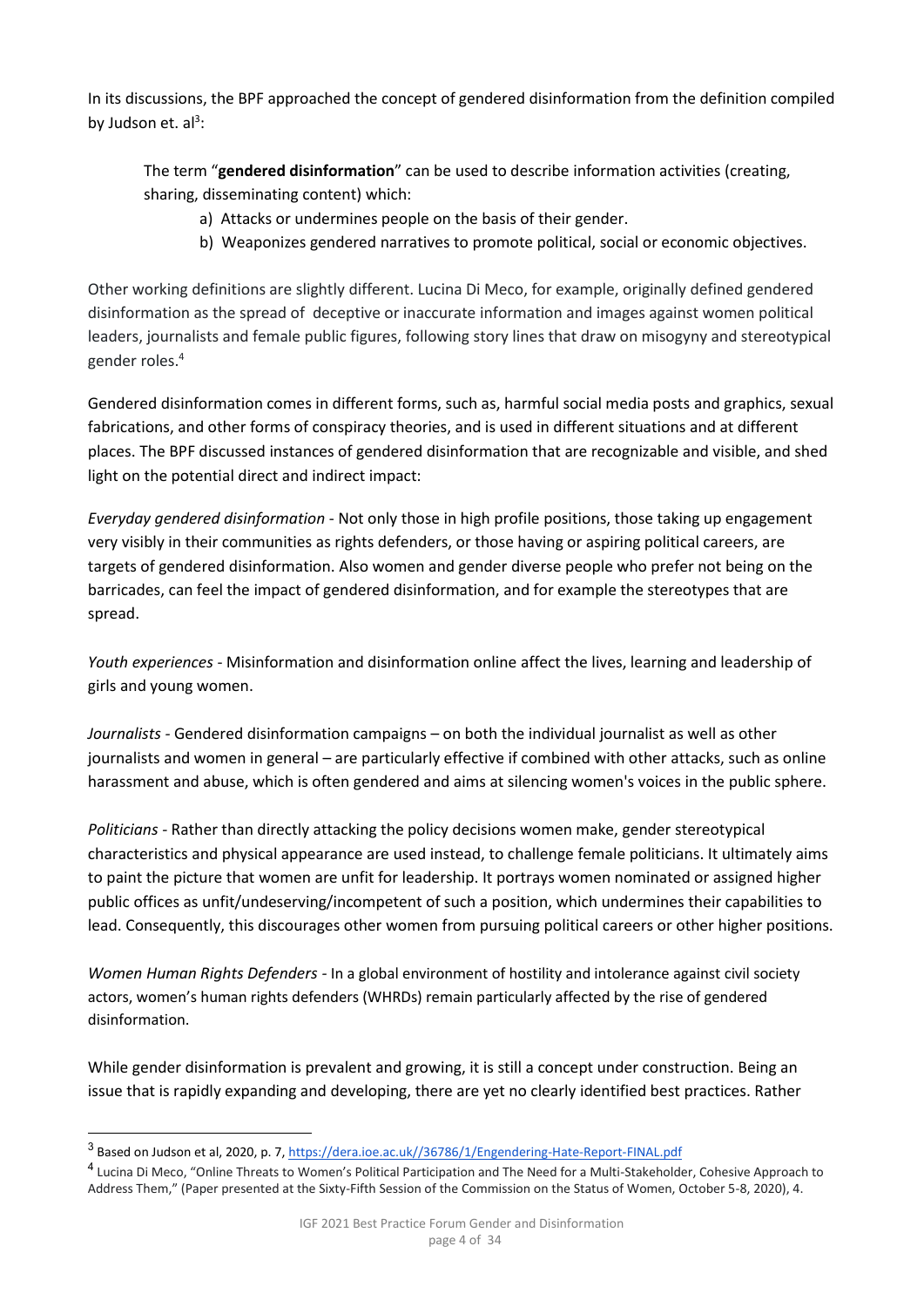what has been observed is that most nations and communities are trying to respond or take action to address the issue based on their experience and resources.

The primary burden of tackling gendered disinformation needs to fall on the social media platforms amplifying the harms rather than on the women targeted by such campaigns and the social media users viewing them. Addressing gendered disinformation requires a multistakeholder approach. A multistakeholder approach ensures that we work towards a balance of rights, in particular disinformation and freedom of expression, as well as that all stakeholders involved are part of the process.

Action against gendered disinformation must not only be reactive, or focused on how an individual 'ought' to respond to a campaign against them. We need much more proactive action to reduce the risk of gendered disinformation occuring and prevent it from being amplified, and to better support those individuals put at risk because of it.

At IGF 2021, the BPF on Gender and Digital Rights held an open roundtable discussion on gendered disinformation and formulated the following calls to action:

- There is a need to engage all political players, in particular political parties, to improve awareness of the existence of gendered disinformation and the understanding of the impact of gendered disinformation for reaching political equity.
- There is a need to connect gendered disinformation to other human rights violations such as freedom of association or safety of marginalised groups. Reaching out, engaging, and exchanging experiences with groups who have already been dealing with disinformation can benefit all.
- The multistakeholder process provides a mechanism where solutions beyond legislation and regulation can be developed and propagated. It would also see stakeholders recommending solutions based on their role in the digital ecosystem
- The IGF and other UN Forums can play an important role to involve and commit stakeholders to take action.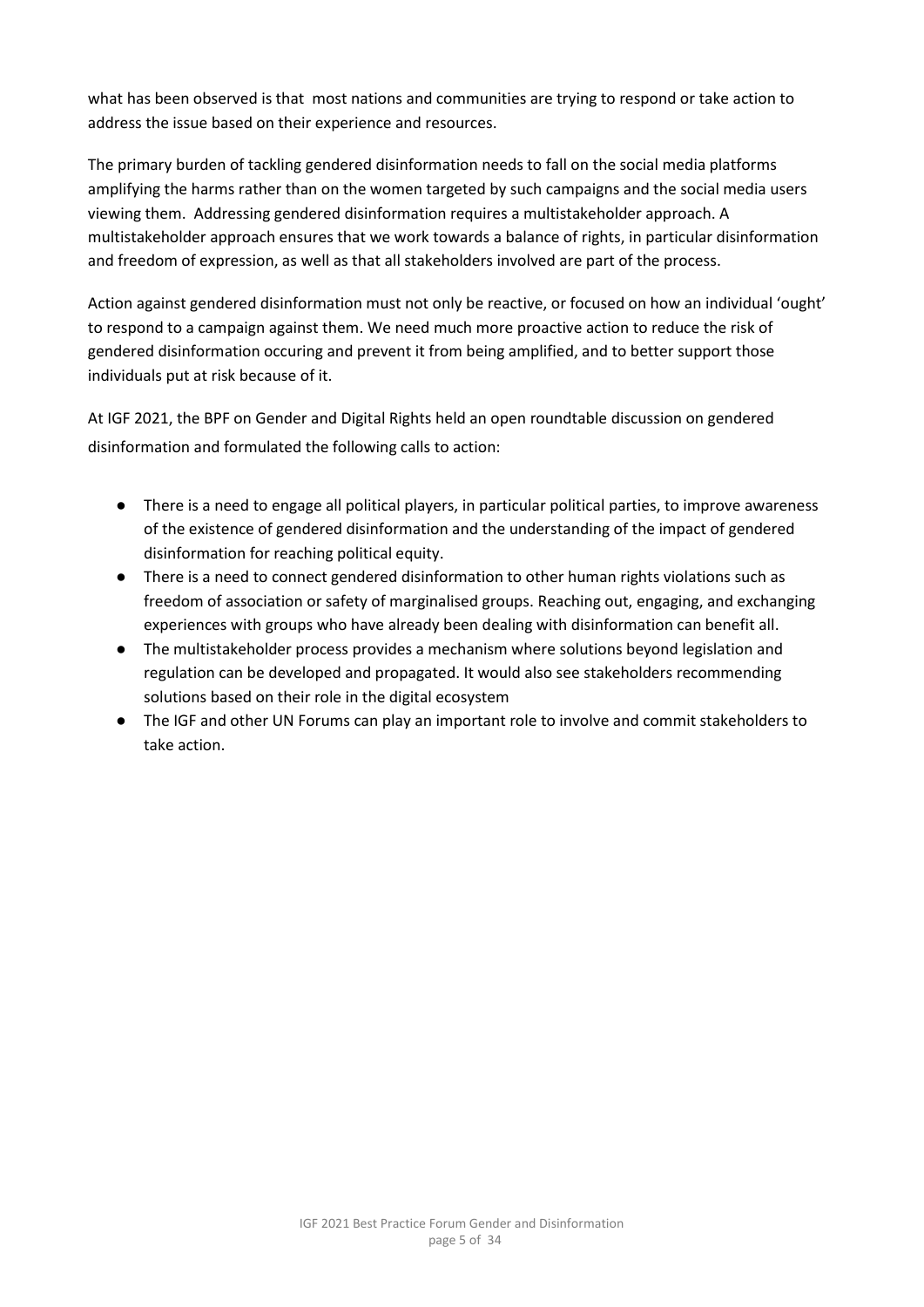# <span id="page-5-0"></span>**Table of contents**

| <b>Acknowledgements</b>                                                  | $\overline{2}$ |
|--------------------------------------------------------------------------|----------------|
| <b>Executive Summary</b>                                                 | 3              |
| <b>Table of contents</b>                                                 | 6              |
| <b>Introduction</b>                                                      | 8              |
| About the Internet Governance Forum (IGF)                                | 8              |
| IGF Best Practice Forums (BPFs)                                          | 9              |
| About the BPF on Gender and Digital Rights                               | 9              |
| About the 2021 BPF on Gender and Digital Rights, gendered disinformation | 9              |
| Methodology and work plan                                                | 10             |
| The Concept of Gendered Disinformation                                   | 11             |
| Gender                                                                   | 11             |
| Disinformation                                                           | 11             |
| Concept of gendered disinformation                                       | 12             |
| <b>Cases of Gendered Disinformation</b>                                  | 13             |
| <b>Everyday Gendered Disinformation</b>                                  | 13             |
| Youth experiences                                                        | 13             |
| Journalists                                                              | 13             |
| Politicians                                                              | 14             |
| Women's Human Rights Defenders                                           | 15             |
| <b>BPF Learning sessions</b>                                             | 17             |
| Gendered disinformation, a concept under construction                    | 17             |
| Disinformation and Freedom of Expression                                 | 18             |
| Effects of gendered disinformation on the journalist community           | 18             |
| Documenting gendered disinformation facing women leaders                 | 20             |
| Gendered disinformation and the anti LGBTQIA+ ideology discourse         | 21             |
| Intersectionality of disinformation                                      | 24             |
| Gendered disinformation - Impacts and potential roadmaps to solutions    | 25             |
|                                                                          |                |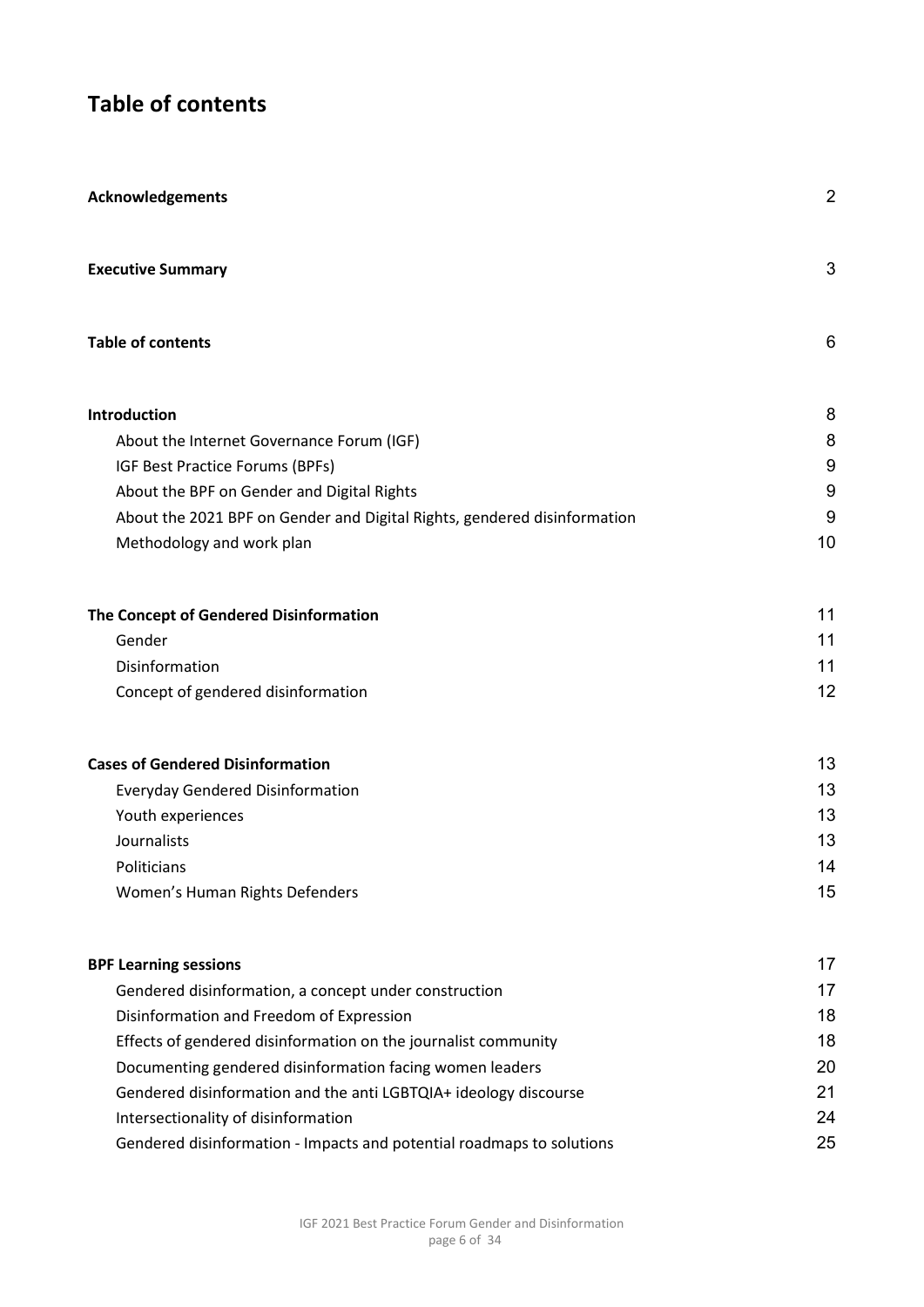#### **[Takeaways and Conclusion from the 2021 BPF Gender and Digital Rights and the BPF session at IGF 2021](#page-28-0)**

29

| <b>Annexes</b>                                                                                                                   | 31       |
|----------------------------------------------------------------------------------------------------------------------------------|----------|
| Annex I. Reports by the IGF BPF Gender and Access 2015-2020                                                                      | 31       |
| Annex II. BPF 2021 Proposal                                                                                                      | 31       |
| Annex III. BPF Gender and Digital rights kick-off survey on the working definition of 'gendered<br>disinformation'<br>References | 32<br>34 |
|                                                                                                                                  |          |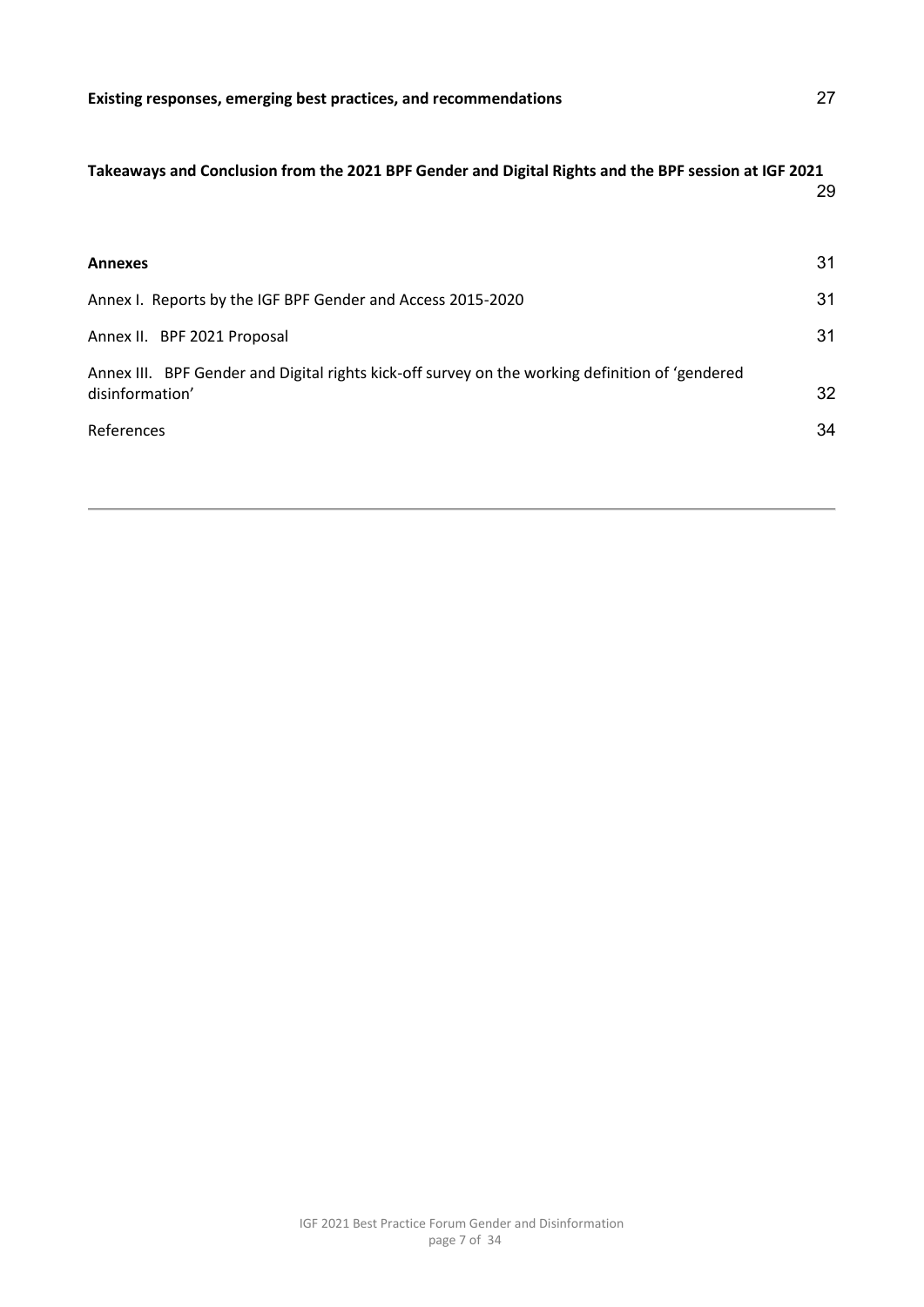# <span id="page-7-0"></span>**1. Introduction**

The Internet Governance Forum (IGF) Best Practice Forum on Gender and Digital Rights, in 2021, explores the **concept of gendered disinformation**. Disinformation can be defined as **false information deliberately created to harm a person, social group, organization or country**<sup>5</sup> . The false character of the information can also result from 'manipulated information' - disinformation campaigns often rely on true, distorted, or emotional content that doesn't have a truth value. **Gendered disinformation** then attacks or undermines people based on their gender, or weaponizes gendered narratives for political, social or economic objectives.

As the issues and challenges with information shared and consumed online advance, they gain nuances and levels of complexity. In the current context, it is timely to explore the concept of gendered disinformation, its relation with online gender-based violence and hate speech, as well as its immediate effects on women and gender-diverse groups' existence online and their freedom of expression.

The IGF is instrumental to explore the policy and governance challenges and opportunities related to gendered disinformation, to mobilize for multi-stakeholder, coordinated and organized efforts to tackle the issue from a structural, intersectional perspective while leveraging on existing responses and emerging best practices.

<span id="page-7-1"></span>About the Internet Governance Forum (IGF)

The *Internet Governance Forum (IGF)* is a global forum, convened<sup>6</sup> by the United Nations Secretary-General, where governments, civil society, the Internet technical community, academia, the private sector, and independent experts discuss Internet governance and policy issues.<sup>7</sup>

IGF 2021 is the sixteenth annual meeting of the forum. The hybrid event is hosted by the Government of Poland in Katowice on 6-10 December 2021 and online. The overarching theme of IGF2021 is "Internet United".

<sup>5</sup> WARDLE, Claire; DERAKHSHAN, Hossein. Information disorder: Toward an interdisciplinary framework for research and policy making. Council of Europe, Aug. 2018, 2nd revised edition. Available at: [https://rm.coe.int/information](https://rm.coe.int/information-disorder-report-version-august-2018/16808c9c77)[disorder-report-version-august-2018/16808c9c77.](https://rm.coe.int/information-disorder-report-version-august-2018/16808c9c77) 

Journalism, 'Fake News' and Disinformation: A Handbook for Journalism Education and Training. <https://en.unesco.org/fightfakenews>

<sup>&</sup>lt;sup>6</sup> The [resolution adopted by the UN General Assembly on 16 December 2015 \(70/125\)](https://unctad.org/en/PublicationsLibrary/ares70d125_en.pdf), "Outcome document of the highlevel meeting of the General Assembly on the overall review of the implementation of the outcomes of the World Summit on the Information Society", extended the mandate of the IGF as set out in paragraphs 72 to 78 of the Tunis Agenda. <sup>7</sup> IGF website: http://www.intgovforum.org. The IGF is one of the key outcomes of the World Summit for the Information Society (WSIS).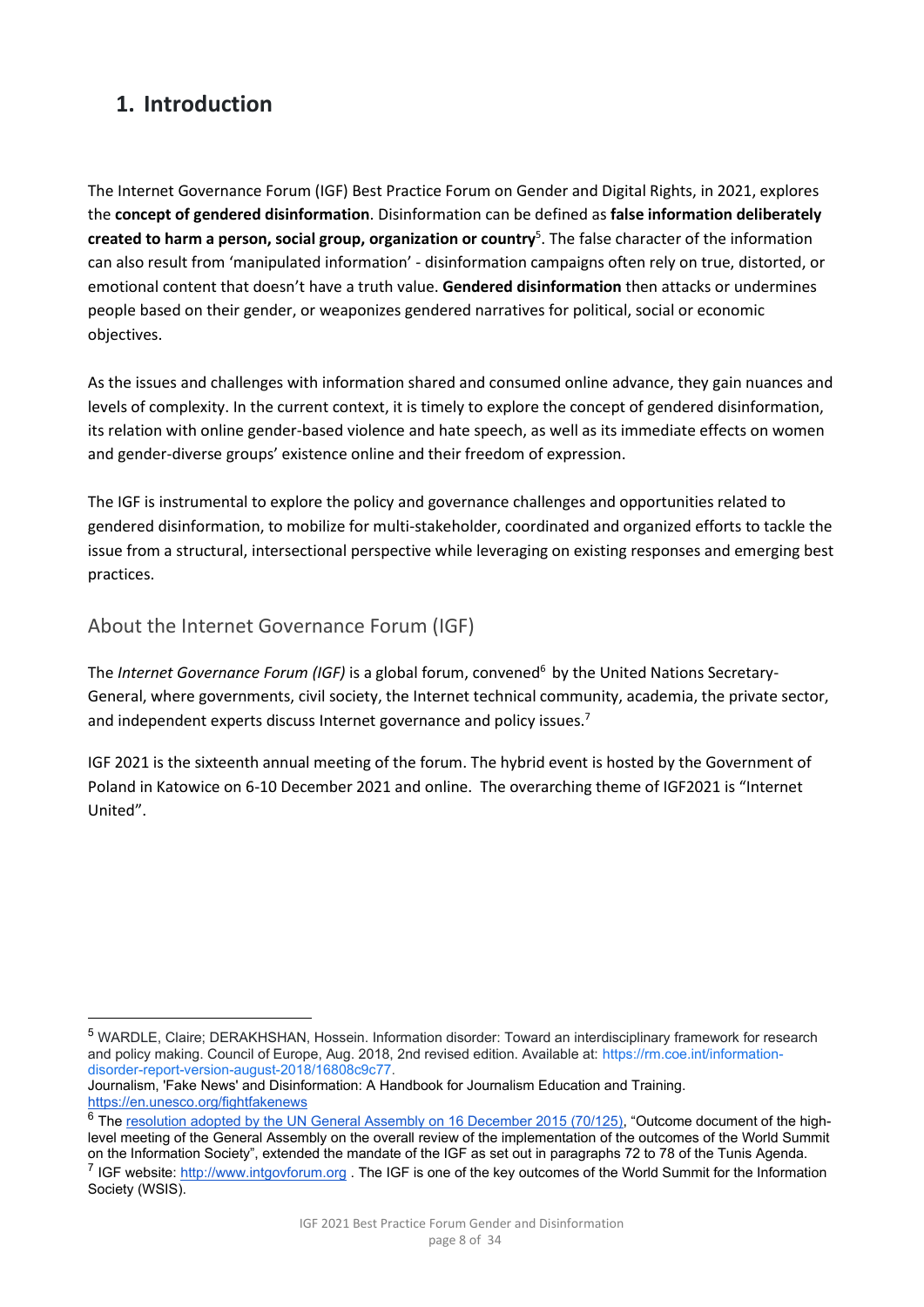# <span id="page-8-0"></span>IGF Best Practice Forums (BPFs)

The IGF *Best Practice Forums (BPFs)<sup>8</sup>* provide a platform for experts and stakeholders to exchange experiences in addressing Internet policy issues, discuss and identify emerging and existing good practices.<sup>9</sup> BPFs are expected to be open, bottom-up and collective processes, and their outputs to be communitydriven.

BPFs prepare their work in a series of intersessional discussions that culminate in a BPF session at the annual IGF meeting and a report published as part of the IGF outputs.

The objective is to collect from community experience, not to develop new policies or practices. BPF outputs intend to contribute to an understanding of global good practice, and to serve as a resource to inform policy discussions, standards development, business decisions, as well as public understanding, awareness, and discourse.

#### <span id="page-8-1"></span>About the BPF on Gender and Digital Rights

Since its beginning in 2015, the BPF on Gender and Access has focused on different aspects of women's meaningful access to the Internet: online abuse and gender-based violence (2015); barriers for accessing the Internet (2016); identification of the needs and challenges of diverse women's groups with respect to Internet access (2017); the impact of supplementary models of connectivity on women's Internet access (2018); and opportunities and challenges that women face to gain skills to benefit from the digital economy (2019) were the topics addressed by the community. In 2020, the BPF explored conducted an assessment of Internet-related policy processes and spaces through a feminist approach, to determine whether and how they protect and foster participation of women and gender-diverse people.

<span id="page-8-2"></span>*Brief outlines of the BPF reports and links to their reports: Annex 1.* 

About the 2021 BPF on Gender and Digital Rights, gendered disinformation

BPFs are organized under the supervision of the *IGF Multistakeholder Advisory Group (MAG)*, which selects the topics for the BPFs.

The MAG confirmed the following topics for the 2021 BPF cycle:

- BPF on Gender and Digital Rights, on gendered disinformation.
- BPF Cybersecurity, on the use of norms to foster trust and security.

The BPF Gender and Digital Rights proposal<sup>10</sup> that was confirmed by the MAG list the following envisaged goals and deliverables, not necessarily all to be completed within the timeframe of one BPF :

 $8$  BPFs were re-introduced in 2014 as part of the intersessional programme to complement the work of the IGF community and develop more tangible outputs to "enhance the impact of the IGF on global Internet". This intersessional programme was designed in accordance with the recommendations of a 2012 report by the Commission on Science and Technology for Development's (CSTD's) Working Group on IGF Improvements.

[https://www.intgovforum.org/multilingual/index.php?q=filedepot\\_download/4586/588](https://www.intgovforum.org/multilingual/index.php?q=filedepot_download/4586/588)

<sup>9</sup> BPF outputs and activities are archived on the IGF webpage: [https://www.intgovforum.org/multilingual/content/bpfs](https://www.intgovforum.org/multilingual/content/bpfs-outputs)[outputs](https://www.intgovforum.org/multilingual/content/bpfs-outputs) 

<sup>10</sup> [https://www.intgovforum.org/multilingual/filedepot\\_download/11178/2436](https://www.intgovforum.org/multilingual/filedepot_download/11178/2436)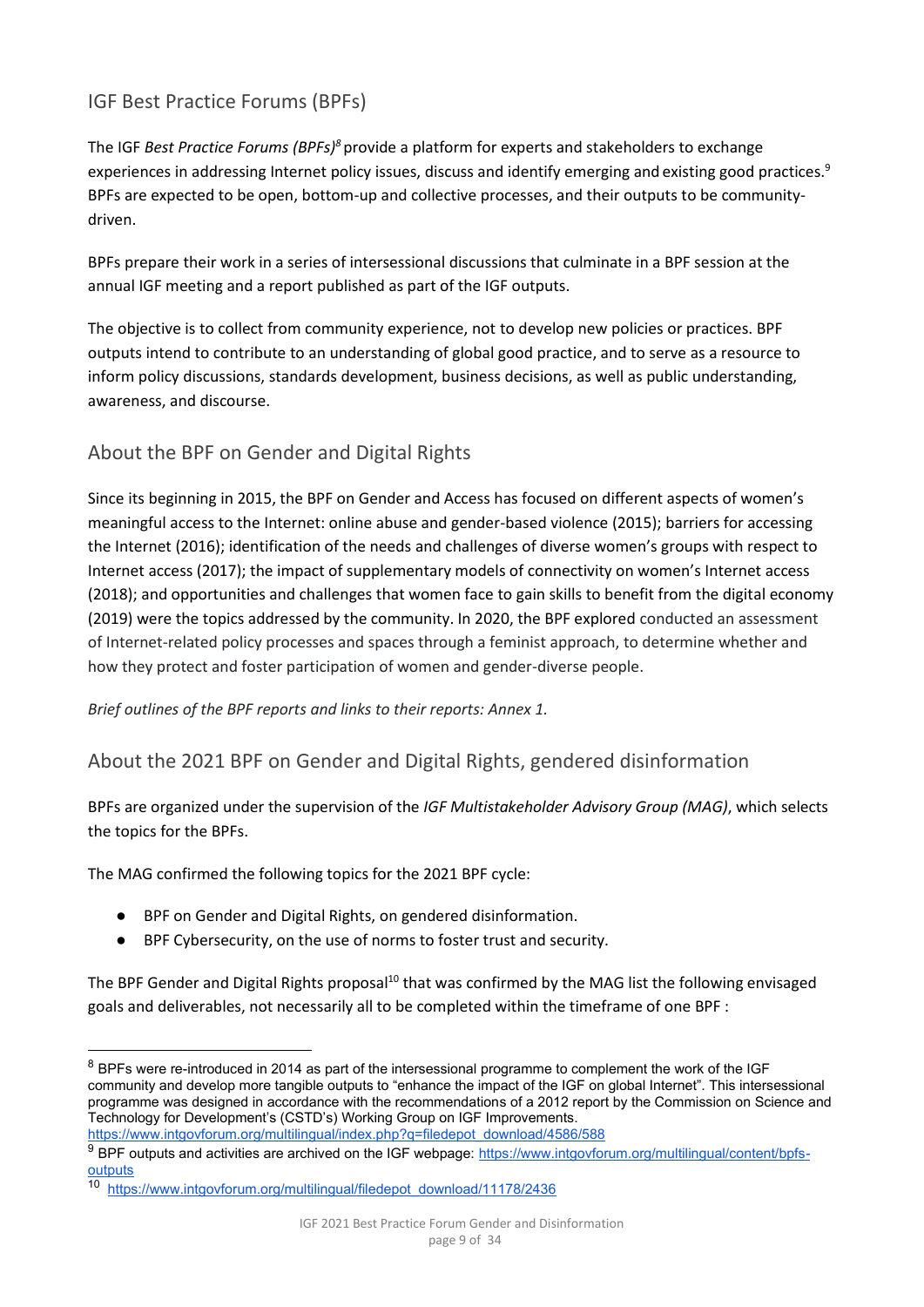- Understand how gender-based disinformation has been weaponized as a strategy against women and gender-diverse groups to exclude them from political life.
- Understand how effects on digital rights impact other sets of rights, such as political participation, what allows gendered disinformation to be used as part of larger political projects of moral policing, censorship, and shrinking of spaces and rights.
- Develop a matrix to map strategies and actions to halt the spread of gendered disinformation and build a less toxic environment for female and gender-diverse groups online.
- Showcase positive initiatives that set the beginning of what can be a long term multistakeholder dialogue on gendered disinformation.
- Provide recommendations to the Internet Governance community to address gendered disinformation

## <span id="page-9-0"></span>Methodology and work plan

The BPF Gender and Digital Rights kicked off its activities in May 2021, shortly after it was confirmed by the MAG, with a brief survey to collect input on a possible definition of the concept of gendered disinformation. The survey also invited input for the BPF's work plan. A summary of can be found in annexe III.

The BPF then held a series of *learning sessions* with invited experts to explore different facets of the issue of gendered disinformation. Summaries<sup>11</sup> of the learning sessions were published in August 2021 and are incorporated in this report.

In the run-up to its final session for 2021 at IGF annual meeting, the BPF prepared a discussion with relevant stakeholders to get a deeper and practical understanding of what is "beneath the disinformation lid" and aims to identify emerging best practices.

<sup>11</sup> [https://www.intgovforum.org/multilingual/filedepot\\_download/5004/2636](https://www.intgovforum.org/multilingual/filedepot_download/5004/2636)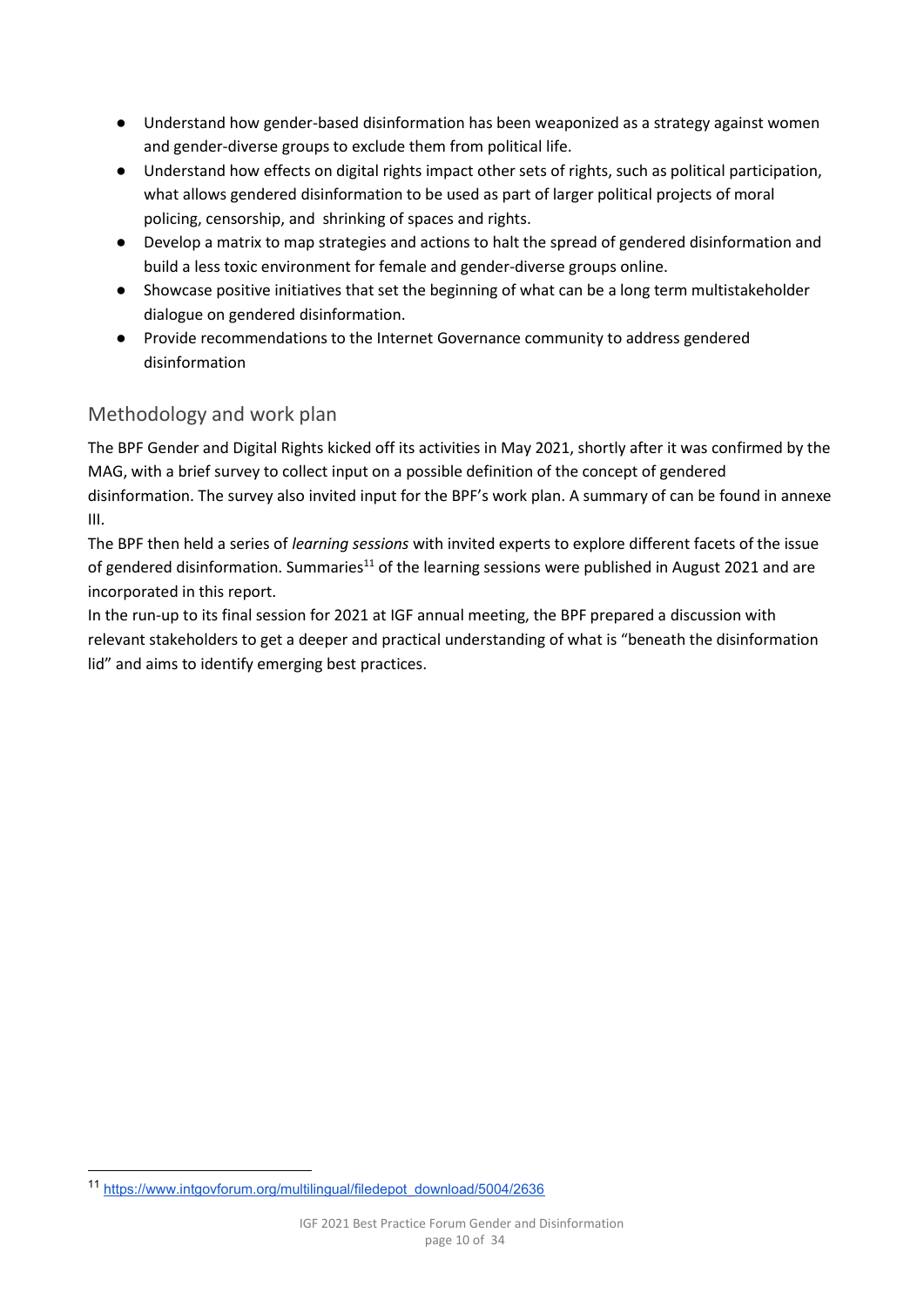# <span id="page-10-0"></span>**2. The Concept of Gendered Disinformation**

Gender, despite being discussed for decades, and the more recent disinformation, are concepts under construction. Consequently, exploring gendered disinformation - a concept that combines both - is complex.

While specialist discussions and research continue at different venues to define gendered disinformation, understand its mechanisms and impact, the BPF aims to provide a space to bring the issue to Internet governance discussions, raise awareness about the problem, call for action and share experiences with possible ways to mediate.

## <span id="page-10-1"></span>Gender

In this report gendered disinformation includes disinformation against people on the grounds of their gender and social constructs, including their gender identity and/or gender expression as well as disinformation against people on the grounds of sexual orientation - which often has gendered dimensions and weaponizes gendered stereotypes in similar ways. Misogyny, homophobia, and transphobia are common features of gendered disinformation.

People are also attacked through gendered disinformation campaigns based on multiple aspects of their identity, not exclusively gender such as religion, ethnicity, and political ideologies.

#### <span id="page-10-2"></span>Disinformation

Disinformation differentiates from misinformation as it has the deliberate intent to misinform and an objective to harm.

In an attempt to provide a conceptual framework for discussing different phenomena related to the spread of wrong, false and fake information Claire Wardle and Hossein Derakhshan, in a 2017 report for the Council of Europe<sup>12</sup>, introduced three different types: *misinformation, disinformation,* and *malinformation* defined along two dimensions, harm and falseness.

- **Misinformation** is when false information is shared, but no harm is intended.
- **Disinformation** is when false information is knowingly shared to cause harm.
- **Malinformation** is when genuine information is shared to cause harm, often by moving information designed to stay private into the public sphere.

In gendered disinformation campaigns, these categories can be difficult to draw precisely, as all forms play a role in a campaign. For instance, a coordinated disinformation campaign may disseminate both genuine information, misleading or distorted information, false information, as well as value-based content that does not make claims of fact (e.g. personal attacks on someone's character). They may also rely on their

<sup>&</sup>lt;sup>12</sup> WARDLE, Claire; DERAKHSHAN, Hossein. Information disorder: Toward an interdisciplinary framework for research and policy making. Council of Europe, Aug. 2018, 2nd revised edition. Available at[: https://rm.coe.int/information-disorder-report-version](https://rm.coe.int/information-disorder-report-version-august-2018/16808c9c77)[august-2018/16808c9c77.](https://rm.coe.int/information-disorder-report-version-august-2018/16808c9c77)

Journalism, 'Fake News' and Disinformation: A Handbook for Journalism Education and Training. <https://en.unesco.org/fightfakenews>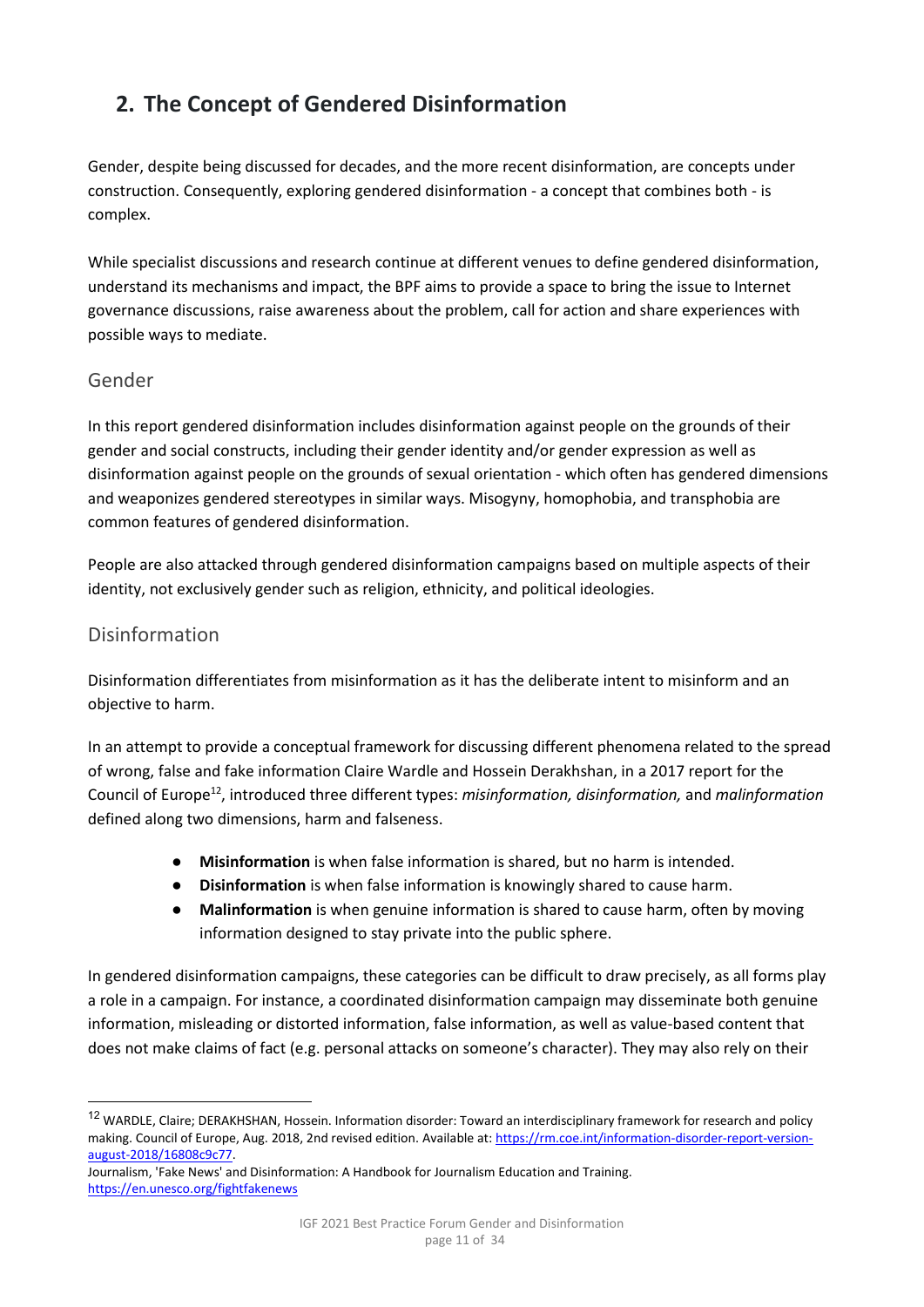content and tropes being picked up and shared organically, by people who may be sharing them in good faith or knowingly, but outside of the formal structure of an organized disinformation network.<sup>13</sup>

# <span id="page-11-0"></span>Concept of gendered disinformation

The concept of gendered disinformation means any false and manipulated information that is intended to cause harm to women or people of diverse genders and sexualities. Gendered disinformation campaigns often target individuals with higher public status or holding higher positions such as politicians, CEOs, public advocates, journalists etc. According to Professor Alana Moceri (IE School of Global and Public Affairs), gendered disinformation delegitimizes women's participation in political life, undermining democracy and human rights all over the world. Disinformation may also be used to harm gender diverse people as it takes on disinformation which may escalate to instances of hate-based crimes and killings in hostile environments against gender diversity and sexuality $^{14}$ .

In its discussions, the BPF approached the concept of gendered disinformation from the definition compiled by Judson et.  $al<sup>15</sup>$ :

The term "**gendered disinformation**" can be used to describe information activities (creating, sharing, disseminating content) which:

- a) Attacks or undermines people on the basis of their gender.
- b) Weaponizes gendered narratives to promote political, social or economic objectives.

To collect initial feedback on this working definition, the BPF conducted a short survey in May 2021. This showed general support for the definition. Some respondents added comments to point out that weaponizing can also apply in a positive context; highlighted the very active role social media plays in spreading gendered disinformation; pointed out that gendered disinformation online exists at the intersection of disinformation with online violence and often emanates from the same source, engendering hate. It was raised that the definition doesn't separate between disinformation and hate speech; and one respondent asked whether b) implies that there should be a clear intent. The responses to the BPF kick-off survey can be found in the annexes.

Other working definitions are slightly different, addressing some of these comments. Lucina Di Meco, for example, originally defined gendered disinformation as the spread of deceptive or inaccurate information and images against women political leaders, journalists and female public figures, following story lines that draw on misogyny and stereotypical gender roles.<sup>16</sup>

Because gendered disinformation can take a variety of forms and overlaps between hate speech and more widely understood forms of disinformation (such as so-called 'fake news'), it can often go overlooked and solutions to tackling it often fail to encompass the diversity of forms it can take.

<sup>13</sup> [https://scholarworks.umass.edu/communication\\_faculty\\_pubs/74/](https://scholarworks.umass.edu/communication_faculty_pubs/74/) 

<https://demos.co.uk/project/engendering-hate-the-contours-of-state-aligned-gendered-disinformation-online/>

<sup>14</sup> [https://www.europarl.europa.eu/RegData/etudes/BRIE/2021/653644/EXPO\\_BRI\(2021\)653644\\_EN.pdf](https://www.europarl.europa.eu/RegData/etudes/BRIE/2021/653644/EXPO_BRI(2021)653644_EN.pdf)  <sup>15</sup> Based on Judson et al, 2020, p. 7, [https://dera.ioe.ac.uk//36786/1/Engendering-Hate-Report-FINAL.pdf](https://dera.ioe.ac.uk/36786/1/Engendering-Hate-Report-FINAL.pdf) 

<sup>&</sup>lt;sup>16</sup> Lucina Di Meco, "Online Threats to Women's Political Participation and The Need for a Multi-Stakeholder, Cohesive Approach to Address Them," (Paper presented at the Sixty-Fifth Session of the Commission on the Status of Women, October 5-8, 2020), 4.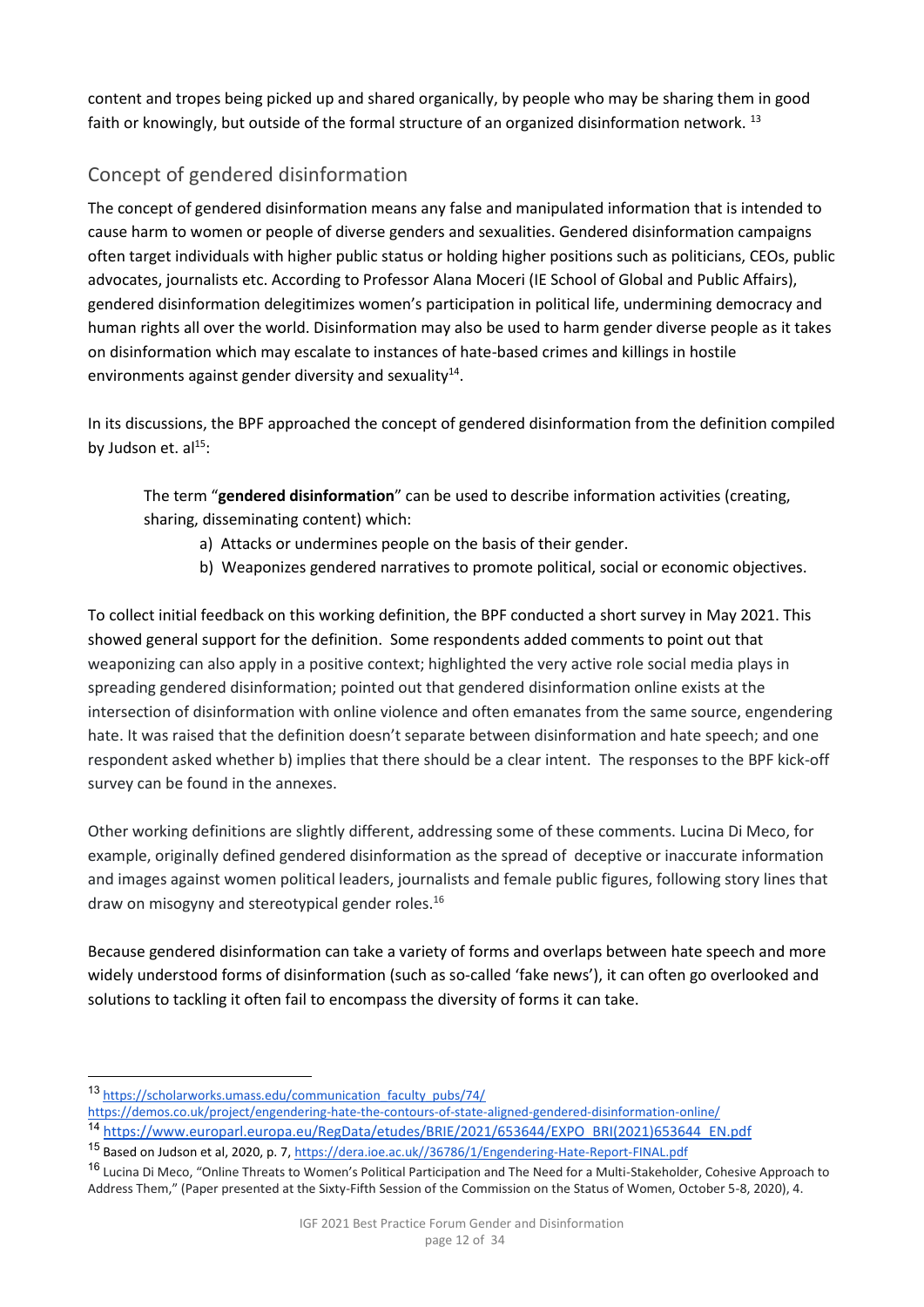# <span id="page-12-0"></span>**3. Cases of Gendered Disinformation**

Gendered disinformation comes in different forms, such as, harmful social media posts and graphics, sexual fabrications, and other forms of conspiracy theories, and is used in different situations and at different places. In this section the BPF zooms in on examples of gendered disinformation that are recognizable and visible, and tries to shed light on the potential direct and indirect impact.

## <span id="page-12-1"></span>Everyday Gendered Disinformation

During the BPF discussions participants raised that many people are facing forms of gendered disinformation in everyday life. Not only those in high profile positions, those taking up engagement very visibly in their communities as rights defenders, or those having or aspiring political careers, are targets of gendered disinformation. Also women and gender diverse people who prefer not being on the barricades, can feel the impact of gendered disinformation, in their daily lives, for example gendered disinformation is used to promote or establish stereotypes.

## <span id="page-12-2"></span>Youth experiences

Plan International recently published a report<sup>17</sup> on how misinformation and disinformation online affect the lives, learning and leadership of girls and young women. Some key findings of the report are summarized below:

- Plan International spoke to 26,000 girls and young women across 26 countries about their exposure to false information online: Nine in ten told it has negatively impacted their lives.
- $\bullet$  False information affects us all it is pervasive and inescapable but for girls and young women, learning about the world and their place in it, it can be devastating. The vile stories told about women in public life – the stereotypes depicted, the struggle to disentangle fact from fiction, opinion from evidence and the assumptions made – all undermine girls' ability to see themselves as leaders with ideas worth listening to and the ability to change the world.
- The spread of false information online has real life consequences. It is dangerous, it affects girls' mental health, and it's yet another thing holding them back.
- Exposure to lies and false information online left one in three (35%) of the girls and young women we spoke to feeling stressed, worried, or anxious. One in five (20%) was left feeling physically unsafe.
- Girls are watching women leaders targeted with malicious rumors and conspiracy theories designed to attack their credibility and shame them into silence. This damages girls' leadership ambitions.
- One in four (26%) feel less confident to share their views. One in five (18%) stopped engaging in politics or current affairs. And for one in five (19%) it knocked their trust in election results. It is corrosive, undermining girls' and young women's confidence to take part in public life.

## <span id="page-12-3"></span>Journalists

Disinformation and online harassment that targets female journalists and media organizations, undermines, drowns out and delegitimizes real news is an increasingly common strategy in political systems in all kinds, from democratic to authoritarian contexts. Coordinated disinformation regularly leverages

<sup>&</sup>lt;sup>17</sup> "The Truth Gap, How misinformation and disinformation online affect the lives, learning and leadership of girls and young women.", Plan International, 2021,

<https://plan-international.org/publications/truth-gap>(accessed 12 Nov 2021).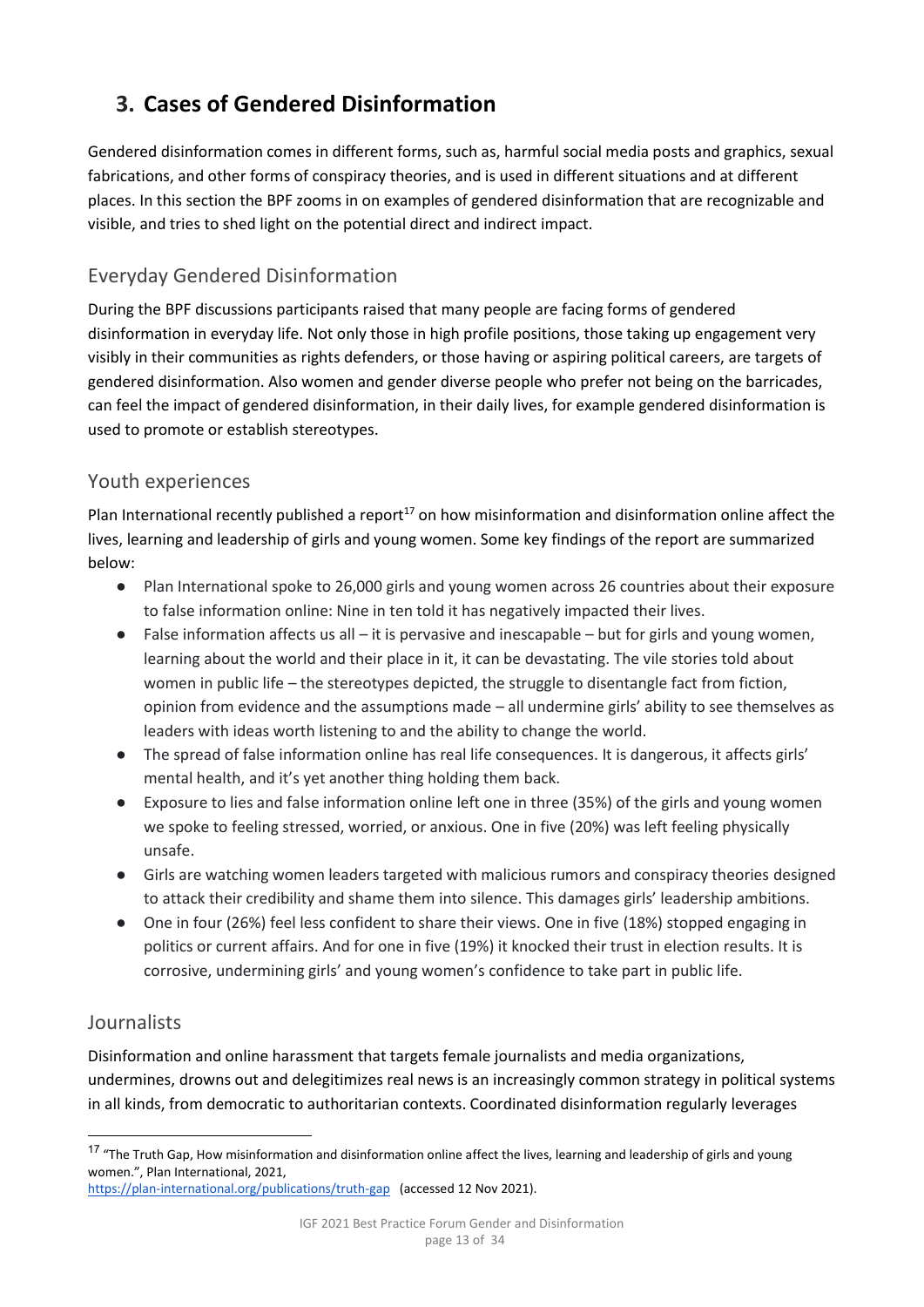online hate and misogyny and is often used to legitimize physical violence. Online harassment and disinformation campaigns overwhelmingly target women and minority journalists, especially those with intersectional identities, and have become a quotidian part of their professional experience.

The chilling effect of such targeted disinformation campaigns – on both the individual journalist as well as other journalists and women in general – is particularly effective if combined with other attacks, such as online harassment and abuse, which is often gendered and aims at silencing women's voices in the public sphere.

A big data analysis of the online violence and smear campaigns targeting recent Nobel Peace Prize laureate Maria Ressa illustrates the use of gendered disinformation campaigns as part of a broader, common strategy to attack women journalists for being female, for being online, and for speaking truth to power. Thus, gender-based online violence against journalists is closely interlinked with disinformation campaigns aimed at discrediting women, undermining trust in the media and hampering progress towards societal equality.

Also, the reporting on disinformation typically triggers online attacks, with perpetrators instrumentalizing misogynistic hate, smear campaigns and gender-based threats to erode credibility of the media and facts.

Attempts to silence critics and manipulate public opinion by targeting journalists and media outlets undermines the sustainability of independent journalism.

For more on the specific case of gendered disinformation against women journalists, please check below the summary of the learning session on this topic.

#### <span id="page-13-0"></span>Politicians

In a WIIS blog dated 13th September, 2021 and titled "*An overlooked Threat to Democracy? Gendered Disinformation About Female Politicians",* Ana Blatnik, a Gender and Global Security Program Assistant at Women in International Security (WIIS) explained that, disinformation is gendered if it targets women based on their identity as women. In doing so, rather than directly attacking the policy decisions women make, gender stereotypical characteristics and physical appearance are used instead, to challenge female politicians.

Whenever the subject of online gender-based violence comes up, there are always one or two relevant examples regarding hate speech or other derogatory and discriminatory language being directed toward female and non-binary politicians. As mentioned previously in this report, disinformation strategies can be deployed with the main goal of harming women and gender diverse people as the different speeches may rely on societies take on gender diversity and sexuality<sup>18</sup>, or even entrenched misconceptions and prejudices.

<sup>18</sup> [https://www.europarl.europa.eu/RegData/etudes/BRIE/2021/653644/EXPO\\_BRI\(2021\)653644\\_EN.pdf](https://www.europarl.europa.eu/RegData/etudes/BRIE/2021/653644/EXPO_BRI(2021)653644_EN.pdf)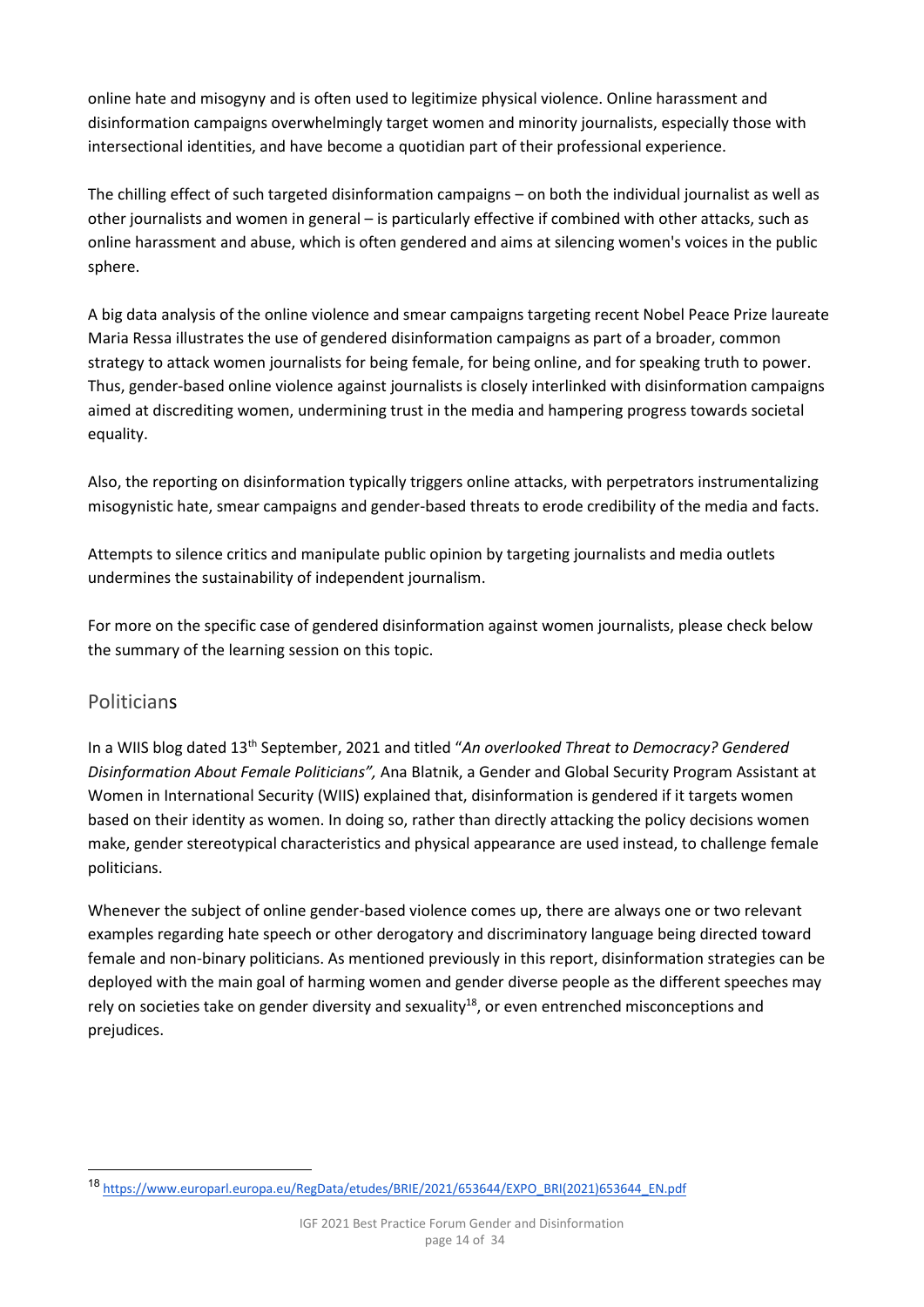Recent research conducted in India by Amnesty International<sup>19</sup> and in Brazil by the platform MonitorA<sup>20</sup> have concluded that women are often *"attacked for being what they are – women, black, elderly, transgender –, while men candidates were offended mostly for their professional performance as politicians and public administrators – except for elderly and GBT+ candidates, that were also targets of hate speech and aggressions for those characteristics".* 

On that note, this BPF Gender and Digital Rights highlights some of the main outcomes/findings of the broader topic of gender disinformation directed towards female and non-binary politicians:

- 1. Hate speech against certain communities and genders is still an existing strategy deployed to silence more diverse and less conservative voices and platforms;
- 2. There is still a lot to be done at the political campaign level in order to (a) suppress attacks towards candidates responsible for exacerbating gendered stereotypes or fostering inequality and oppression; and (b) introducing gender-sensitive standards for political campaigning and politicians $21$ ;
- 3. In order to avoid fostering or giving space to sexism, racism, ageism and LGBT phobia, States and social media platforms should work together in developing strategies that work: We need stronger legislations to confront political violence and gendered disinformation, more transparent and meaningful data on how social media platforms have been handling online abuse, as well as more accountability on existing platform reforms.

Gendered disinformation ultimately aims to paint the picture that women are unfit for leadership. It portrays women nominated or assigned higher public offices as unfit/undeserving/incompetent of such a position, which undermines their capabilities to lead. It also creates the notion that such women may have obtained such higher status through sexual acquaintances and not through their own merits. Consequently, this discourages other women that have witnessed such attacks on their fellow women from pursuing political careers or other higher positions.

Gendered disinformation attacks against politicians in particular are often disguised or perceived as 'legitimate political critique' (for instance, inauthentically amplifying and stoking more hateful criticism of a politician's actions) which can make taking action against them more difficult for fears of interfering with political freedom of expression. Yet, data shows that women politicians are attacked both more frequently and more personally than their male counterparts.

## <span id="page-14-0"></span>Women's Human Rights Defenders

In a global environment of hostility and intolerance against civil society actors, women's human rights defenders (WHRDs) remain particularly affected by the rise of gendered disinformation in different ways, and these are our five key findings:

<sup>19</sup> Amnesty International. TROLL PATROL INDIA Exposing Online Abuse Faced by Women Politicians in India. 2020. Available at: [https://decoders.blob.core.windows.net/troll-patrol-india-](https://decoders.blob.core.windows.net/troll-patrol-india-findings/Amnesty_International_India_Troll_Patrol_India_Findings_2020.pdf)

[findings/Amnesty\\_International\\_India\\_Troll\\_Patrol\\_India\\_Findings\\_2020.pdf](https://decoders.blob.core.windows.net/troll-patrol-india-findings/Amnesty_International_India_Troll_Patrol_India_Findings_2020.pdf) 

<sup>&</sup>lt;sup>20</sup> AZMINA MAGAZINE; INTERNETLAB. Monitora: Report on online political violence on the pages and profiles of candidates in the 2020 municipal elections. São Paulo, 2021. Available at: [https://www.internetlab.org.br/wp](https://www.internetlab.org.br/wp-content/uploads/2021/03/5P_Relatorio_MonitorA-ENG.pdf)[content/uploads/2021/03/5P\\_Relatorio\\_MonitorA-ENG.pdf](https://www.internetlab.org.br/wp-content/uploads/2021/03/5P_Relatorio_MonitorA-ENG.pdf) 

<sup>&</sup>lt;sup>21</sup> Judson, Ellen. Gendered disinformation: 6 reasons why liberal democracies need to respond to this threat. Friedrich Boll Stiftung. 2021. Available at[: https://eu.boell.org/en/2021/07/09/gendered-disinformation-6-reasons-why-liberal-democracies-need](https://eu.boell.org/en/2021/07/09/gendered-disinformation-6-reasons-why-liberal-democracies-need-respond-threat?utm_campaign=thinktech_6&utm_medium=email&utm_source=RD+Station&dimension1=democracy#_ftn1)respond-threat?utm\_campaign=thinktech\_6&utm\_medium=email&utm\_source=RD+Station&dimension1=democracy#\_ftn1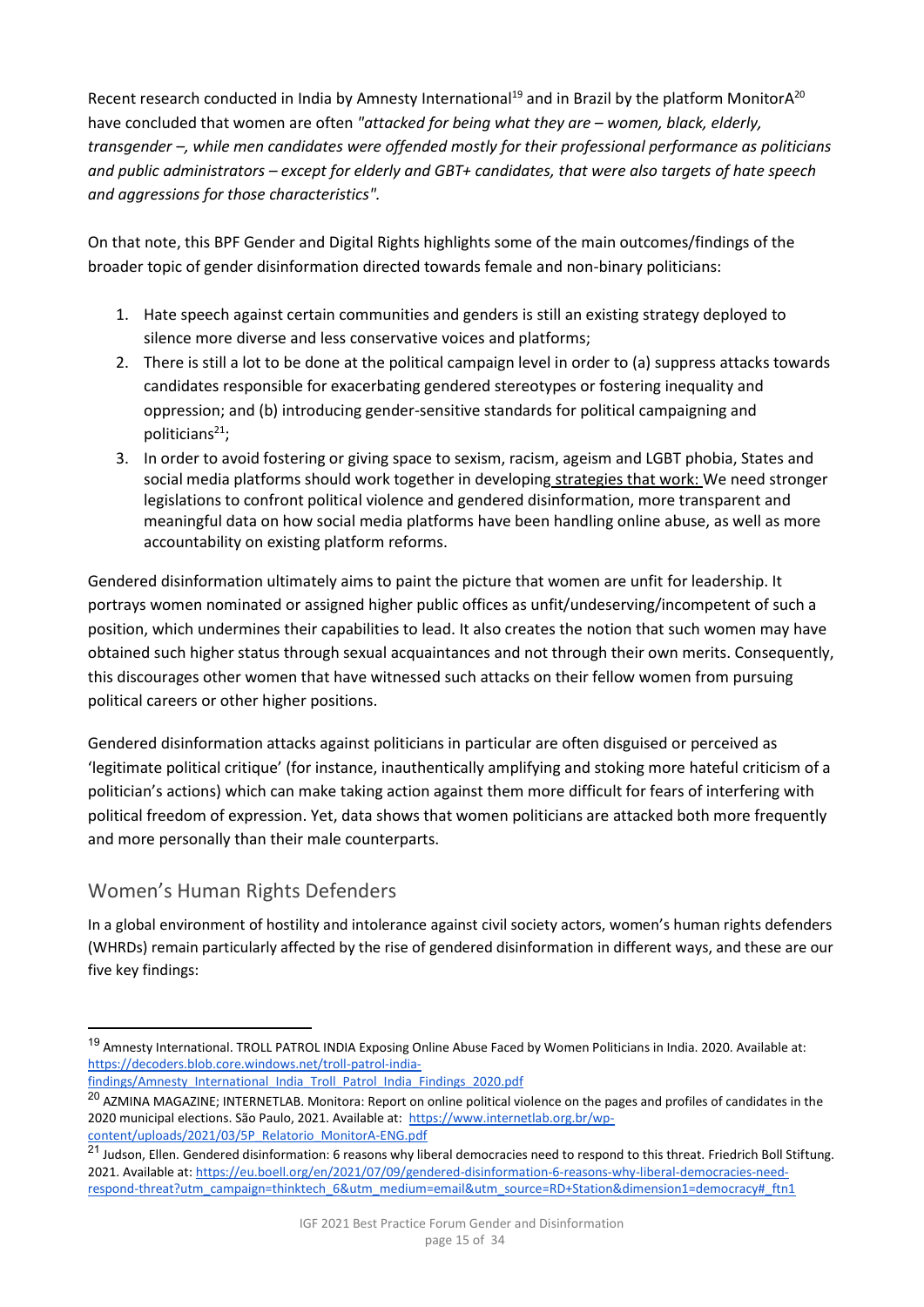- 1. WHRDs are subject to stigmatization and smearing campaigns: well-planned, value-laden and distinctly gendered campaigns are often put forward and popularized by the states in a deliberate way, thus giving the states much plausible deniability. A very common example is the use of political narratives against WHRDs to cast doubt on their nationalism, thereby discrediting their work
- 2. High levels of threats<sup>22</sup> are ongoing with an offline dimension to the defenders and their communities, and even more so for young women and WHRDs of intersectional identities (non-binary, trans, and lesbians) which can escalate to killings.
- 3. Disinformation experiences of WHRDs online are treated with rampant impunity from social media companies whose inadequate and unclear content moderation guidelines are undermining the hardwon successes WHRDs are trying to maintain. Social media companies heavily rely on algorithms as an automated system that is unlikely to be fed with culturally-specific and gender-sensitive on-the-ground context. Furthermore, rules around speech moderation do not specify what constitutes hate speech, harassment and how they are being implemented. This resulted in many WHRDs-related content and account takedowns.
- 4. Access challenges are old news but still of concern for WHRDs, ranging from internet affordability, to legal and administrative burdens to report violations.
- 5. Failure of protection of WHRDs in jurisdictions where gendered disinformation is not legally recognized as violence. This "laissez-faire" approach is compounded with the rise of laws criminalizing online speech and dissent.

<sup>22</sup> <https://www.ohchr.org/RU/HRBodies/HRC/Pages/NewsDetail.aspx?NewsID=23238&LangID=R>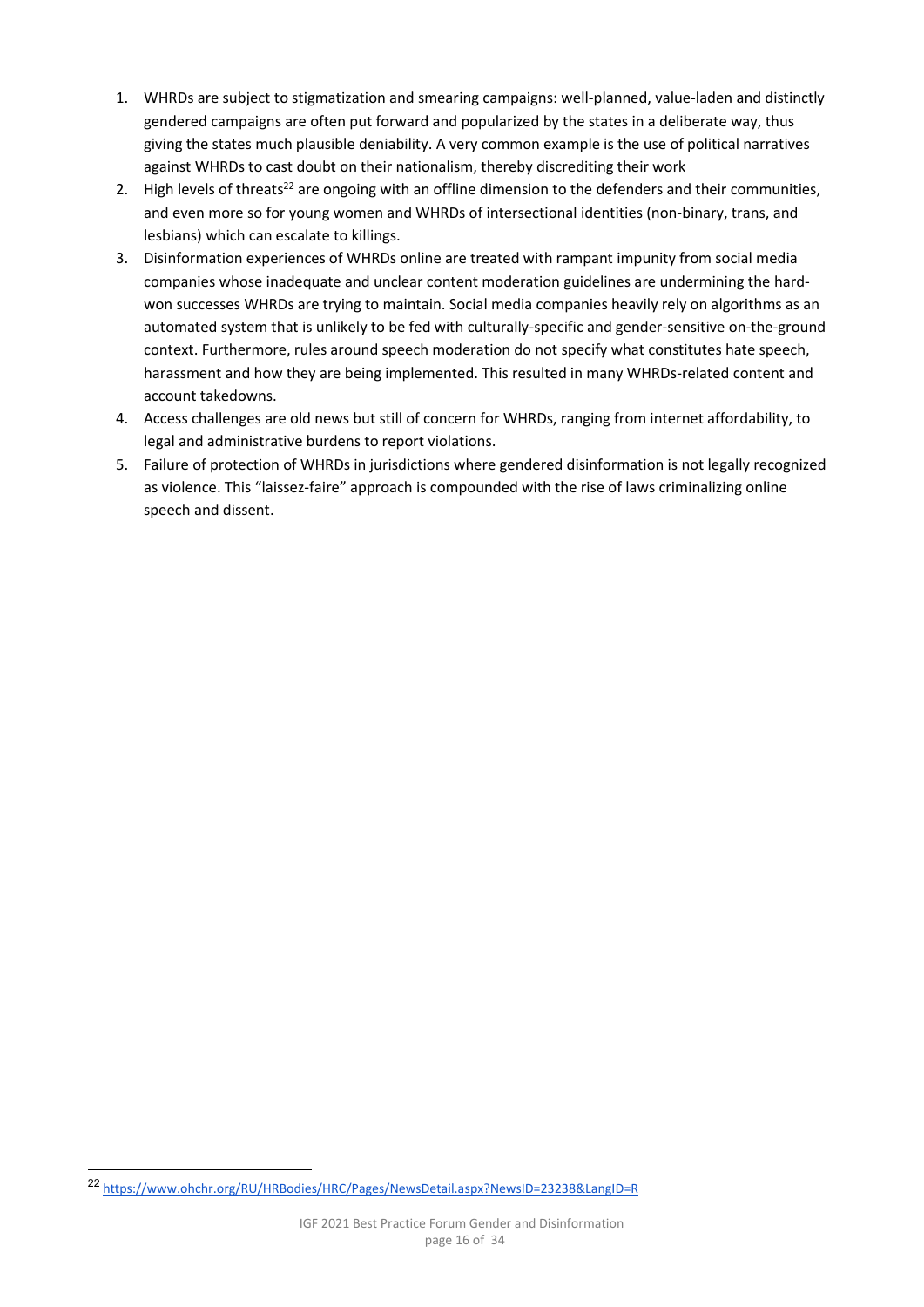# <span id="page-16-0"></span>**4. BPF Learning sessions**

The BPF Gender and Digital Rights organized a series of *learning sessions* with invited experts to explore different facets of the issue of gendered disinformation. Summaries of the learning sessions were published in August 2021 and are incorporated below. The Learning sessions cover the following topics:

- Gendered disinformation, a concept under construction
- Disinformation and Freedom of Expression
- Effects of gendered disinformation on the journalist community
- Documenting gendered disinformation facing women leaders
- Gendered disinformation and the anti LGBTQIA+ ideology discourse
- Intersectionality of disinformation
- Gendered disinformation Impacts and potential roadmaps to solutions

#### <span id="page-16-1"></span>Gendered disinformation, a concept under construction

#### *Expert, Debora Albu, Program Coordinator & Researcher, BPF co-facilitator*

*Based on BPF learning session I - Recording: [Call I,](https://intgovforum.zoom.us/rec/share/LUzCY2xk76ENMDW9BOXCh3PTHEv5pvLblktko3zuZr00yt1X4H33OKQtB-n50BFf.46EcXf01BVGf5a_u?startTime=1621344402000) code +ZW6kGwe , [slides](https://www.intgovforum.org/multilingual/filedepot_download/3405/2549)*

- Gender, despite being discussed for decades, as well as disinformation are concepts under construction. As a result, exploring a concept that combines both is complex.
- Disinformation differentiates from misinformation, as it has a deliberate intent to misinform and an objective to harm. It's important to consider its negative impact on democracies and politics as a whole.
- Disinformation campaigns disproportionately target people based on gender and reinforce gender stereotypes. It's a two-layered issue that has a target (who) and content (message) component.
- Gendered disinformation is being developed in literature as an umbrella concept, covering other types of disinformation, such as misogynistic disinformation.
- Gendered disinformation entails amongst other: misogynistic comments that reinforce gender stereotypes, sexualisation and diffusion of graphic contents, online harassment, cyberattacks, weaponizing of online spaces to exclude women and gender diverse groups.
- Disinformation campaigns are usually against women and gender diverse people in public positions (politicians, journalists, leaders); or targeted against gender equality issues (e.g. sexual and reproductive rights).
- The main effects of gendered disinformation on women and gender diverse groups are perpetuating inequality, undermining credibility in occupying positions of power, discouraging participation in the public debate, silencing, and may have 'offline effects' such as fear for physical safety.
- Where to draw the line between gendered disinformation and hate speech, gendered disinformation and gender based online violence ?
- An intersectional approach is needed to get to a further understanding of the issue and take into account other dimensions of identity (such as race, class, theritory, sexuality).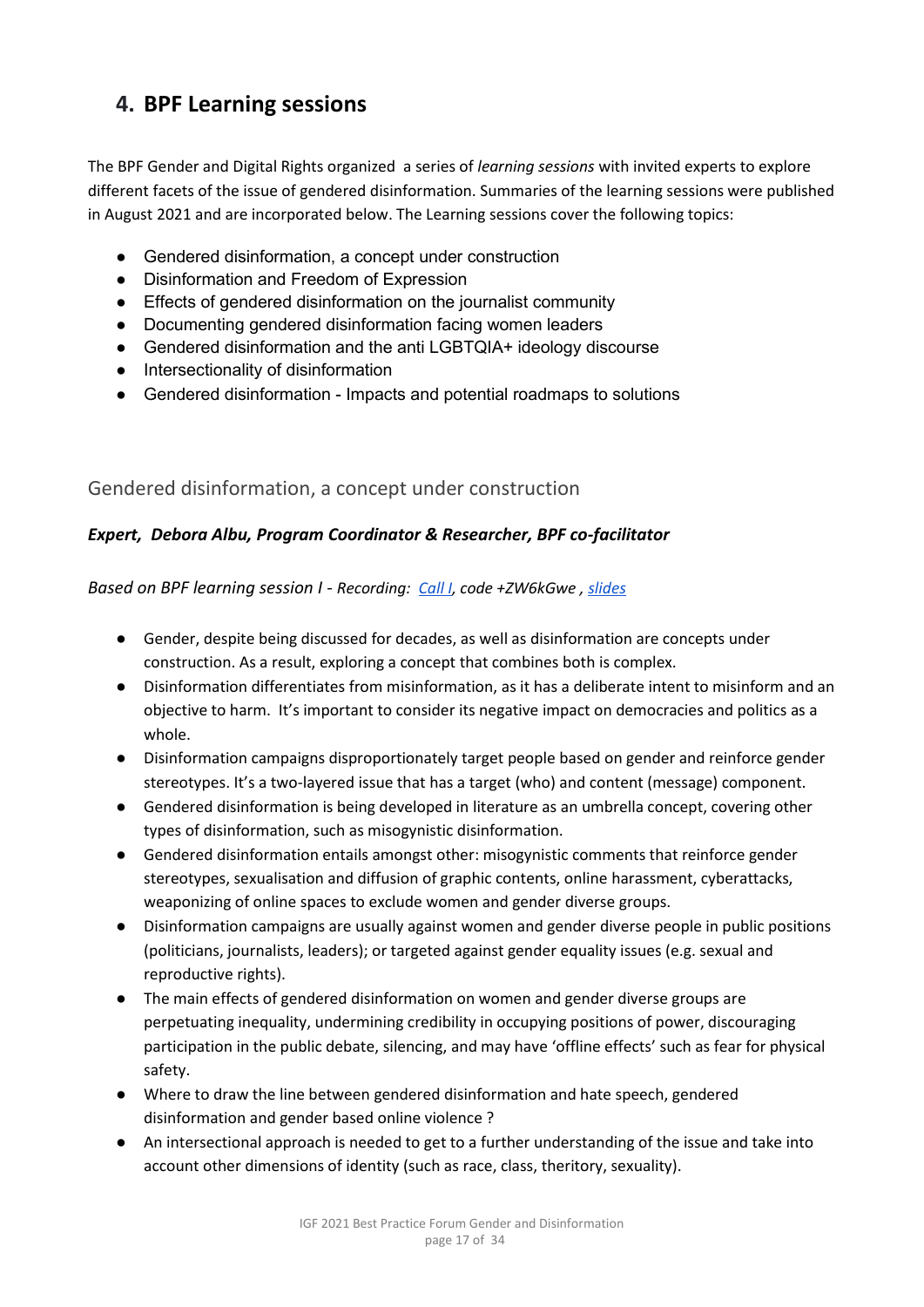#### <span id="page-17-0"></span>Disinformation and Freedom of Expression

*Expert: Marwa Azelmat, Women's Rights Policy Advocacy Lead, Association for Progressive Communications, [https://www.apc.org](https://www.apc.org/)* 

*Based on BPF learning session II (Recording: [Call II,](https://intgovforum.zoom.us/rec/share/wKrNu0QFG27vA5eyEkHHfVtxnXkipqo6akmkCeAo_2HeLN8nzREeYBHQ4WjKooNJ.RQDGzLVDRkv3hX0j) code D@&3.sW4 , [slides](https://www.intgovforum.org/multilingual/filedepot_download/3405/2560) )* 

- Robust access to public information systems, a plural, accessible and diverse media context, availability of independent and qualified journalism, and safety to express ideas are all necessary elements of a healthy information system.
- Disinformation should be understood beyond electoral narratives.
- Disinformation is particularly dangerous because it is frequently organised, well resourced and enforced by automated technology.
- Disinformation and gendered disinformation are particularly targeted against vulnerable and marginalised groups, including minorities and migrant populations, with a dangerous impact, especially for women and people of diverse gender and sexuality.
- Disinformation campaigns can be categorised by the underlying intentions: foreign influence (e.g. by foreign actors), political (e.g. to push an agenda or undermine adversaries), lucrative (e.g. to gain profit), issue based (e.g. serving an ideology or financial goal).
- Gendered disinformation can be considered as a weaponization of online gender based violence.
- Gendered disinformation campaigns are distinct from hate speech and stigmatisation, which is important for social media and content moderation policies.
- There are examples of disinformation campaigns against rights defenders, activists and their causes that have escalated to criminalisation.
- Growing professionalisation of the disinformation sector into a lucrative global business, with campaigns planned and executed by specialised brokers (so called 'black PR firms') hired by politicians, parties, governments and other clients, to target journalists, human rights defenders, and opposition voices.
- These types of professional campaigns remain often under the radar of content moderation policies and are difficult to escalate to social media companies.
- **Links and background in formation**: APC's research paper on Disinformation and Freedom of Expression <https://www.apc.org/sites/default/files/APCSubmissionDisinformationFebruary2021.pdf>.

## <span id="page-17-1"></span>Effects of gendered disinformation on the journalist community

#### *Expert:*

*Dr. Courtney Radsch, independent tech policy advisor and strategic advocacy consultant, International Women's Media Foundation, Global Forum for Media Development, ARTICLE19, [www.mediatedspeech.com](http://www.mediatedspeech.com/) ; MAG member* 

*Based on BPF learning session II (Recording: [Call II,](https://intgovforum.zoom.us/rec/share/wKrNu0QFG27vA5eyEkHHfVtxnXkipqo6akmkCeAo_2HeLN8nzREeYBHQ4WjKooNJ.RQDGzLVDRkv3hX0j) code D@&3.sW4 , [slides](https://www.intgovforum.org/multilingual/filedepot_download/3405/2560) )*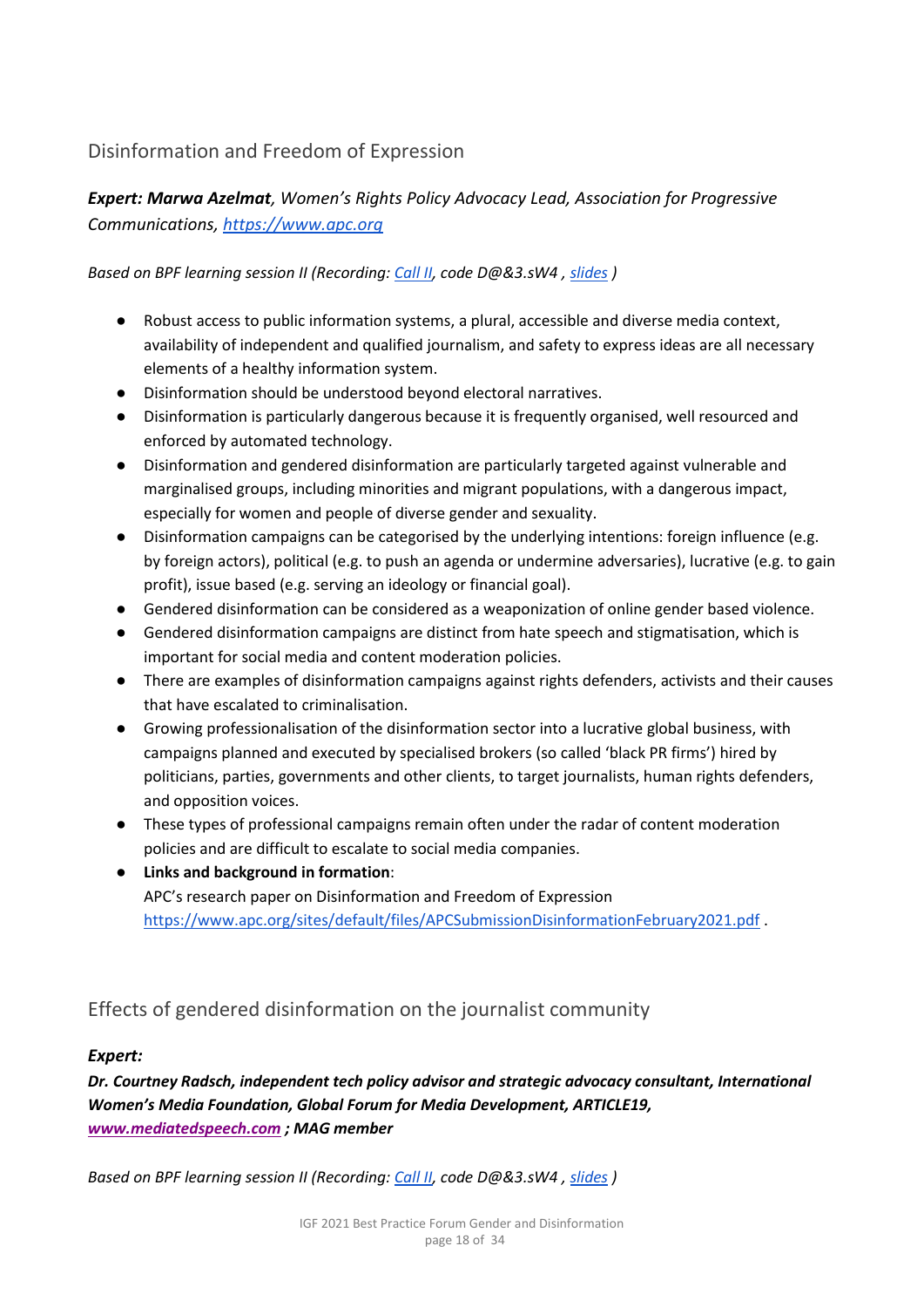- The rhetoric around fake news has increasingly translated into legislation and regulation that, purportedly designed to reduce misinformation and disinformation, but is used to weaponize the ability to restrict independent and critical journalism. (evidence around the world of disinformation campaigns and the use of such 'anti fake news' laws against critical journalists investigating the government's covid-19 response.)
- Disinformation and online harassment that targets journalists and media organizations, and undermines, drowns out and delegitimizes real news is an increasingly common strategy in political systems in all kinds, from democratic to authoritarian contexts.
- Online harassment and disinformation campaigns overwhelmingly target women and minority journalists, especially those with intersectional identities, and have become a quotidian part of their professional experience.
- Attempts to silence critics and manipulate public opinion by targeting journalists and media outlets undermines the sustainability of independent journalism.
- Journalism occupies a distinct place in the media and is critical to the public's access to information and belief in the truth of information.
- Journalists reporting on disinformation operations often become themselves the target of coordinated campaigns.
- Online campaigns deployed against journalists and independent news outlets typically are a combination of tactics, which can be divided in six categories: abuse, threats, exposure, smearing, exclusion, disinformation.
- Closed private groups on social media and private messaging apps are being used to discuss and coordinate the messaging that then proliferates across the public web.
- What counts as exposure can differ from country and context.
- Online violence has led to offline violence and even murder of journalists.
- Increasing sophistication and reduction in costs of manipulating e.g., deep fake video and audio, makes it virtually impossible for an average user, reader, or citizen to distinguish between what is real/accurate and fabricated.
- Studies show that fake news travels faster on online networks and risks to drown out accurate journalism.
- Questions: who's the perpetrator? What's the context? Is an attack beat endemic or context specific? What are the nature of the threats? What can platforms do?
- Platforms have a responsibility to come up with ways to combat online harassment against journalists and human rights defenders (including what's the impact of the design of the platform, terms of services, etc.?)
- Journalism as a fundamental pillar of democracy, and a way for citizens to hold their government accountable is at risk.
- **Links and background information**:
	- "Press Freedom in an Age of Information Warfare" <https://www.youtube.com/watch?v=VhClDdO9s54>
	- [https://onlineviolenceresponsehub.org](https://onlineviolenceresponsehub.org/)
	- <https://iwmf.org/programs/online-harassment>

Additional resource: [#SOFJO Resource Guide | OSCE](https://www.osce.org/representative-on-freedom-of-media/471903) (including several good practice example of tackling online violence against women journalists, often embedded in disinformation campaigns)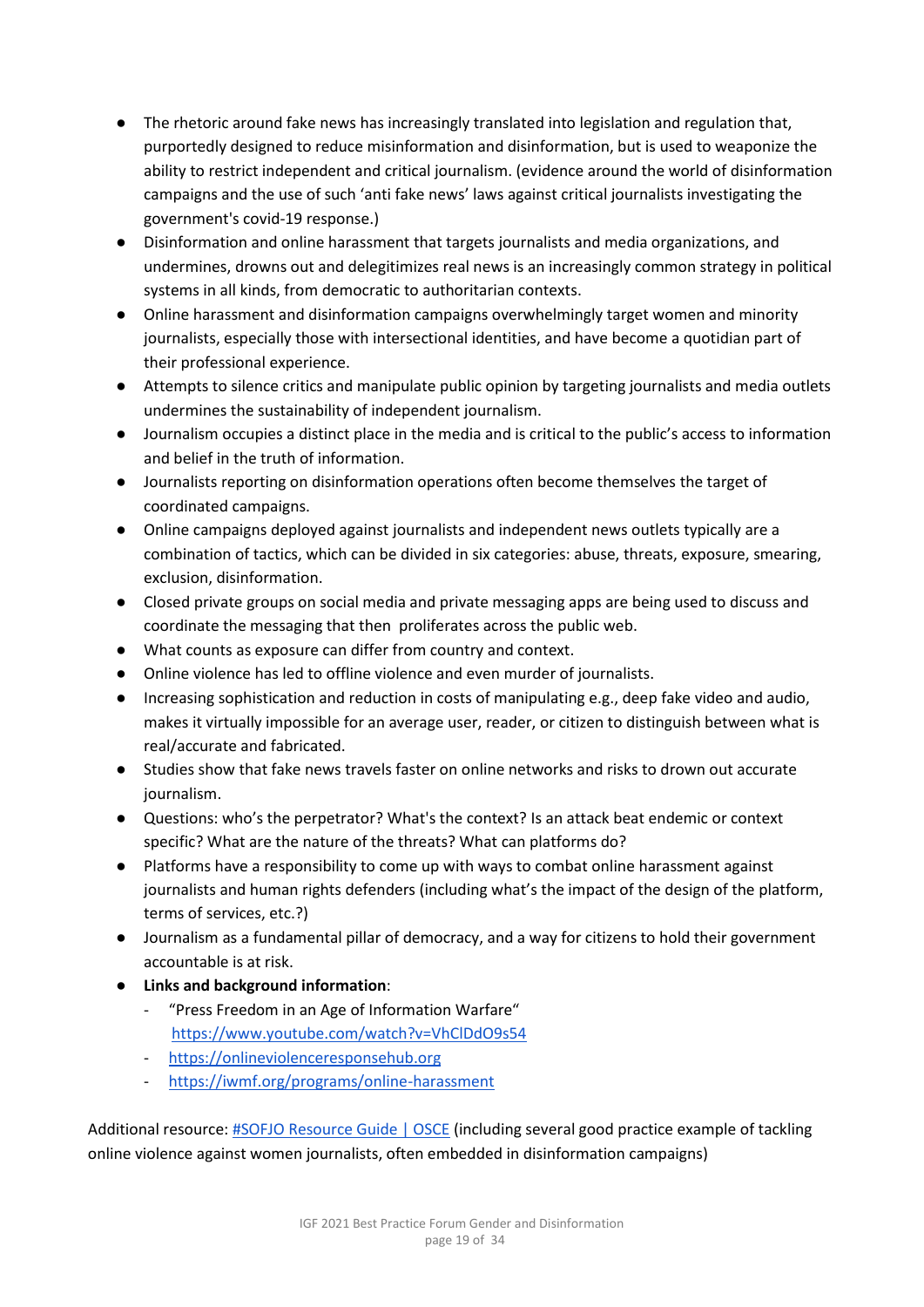#### <span id="page-19-0"></span>Documenting gendered disinformation facing women leaders

#### **expert Kristina Wilfore,** Co-founder, #ShePersisted Global[, https://www.she-persisted.org](https://www.she-persisted.org/)

*Based on BPF learning session IV (Recording[: Call IV,](https://intgovforum.zoom.us/rec/play/qADdRwtadbr3l8hvHpZe-c8TML355LzPx7hCcr6SLVe62UpU9TWkRf7wR-ClCXbKrvWJJVTWu4peXEu4.vpfYav5MGE-oKoqb) code \$05cmhbK )*

- Prevalence of online violence against women is global, and life online during COVID worsened the situation.
- Definition gendered disinformation used: *Nature and target:* the spread of deceptive or inaccurate information and images against *women* political leaders, journalists and female public figures, following story lines that often draw on misogyny, as well as gender stereotypes around the role of women. *Motivation:* Designed to alter public perception of female politicians' track records for immediate political gain, as well as to encourage women seeking political careers.
- Gendered disinformation is a combination of sexism and misogyny, disinformation, and online violence.
- Empirical evidence shows increasing prevalence, but more tracking of women's experience online is needed.
- Attack lines: Leadership bias (attacks portraying women as untrustworthy, unqualified, unlikable, emotional, are obstacles to enter office); sexualized attacks; character attacks (attacks against women are more likely to focus on character and not include facts).
- '96% of all existing deep fakes circulating online feature women in acts of nonconsensual pornography'
- Difficult to identify the source of deep fakes or to demonstrate that they are part of larger influence operations.
- The responsibility for responding should not be a burden put on the targets or victims.
- Ultimate goal of silencing women is an erosion of democracy. Authoritarian leaders used gendered disinformation to silence women and undermine the participation of citizens in democracy.
- There's a weaponization of gendered disinformation that serves multiple goals and reaches much further than individual men harassing individual women.
- New taxonomies are developed and used in attacks aimed at women online, for example the creation of the term "presstitute" - a combination of press and prostitute.
- Social media networks are more likely to ignore gendered disinformation campaigns in countries where there is no risk PR risk for the company
- Hate and abuse online risks becoming normalized because there are no adequate systems in place to push back.
- The role of digital platforms is often left out of discussions about violence against women online.
- Digital platform tools and algorithms reward and amplify hate for profit. As such social media platforms provide the bad actors with the tools to undermine women and democracy. (Building audience, providing a megaphone to amplify, raise money, radicalise, organise …)
- A more effective push back focused on the digital platforms is needed.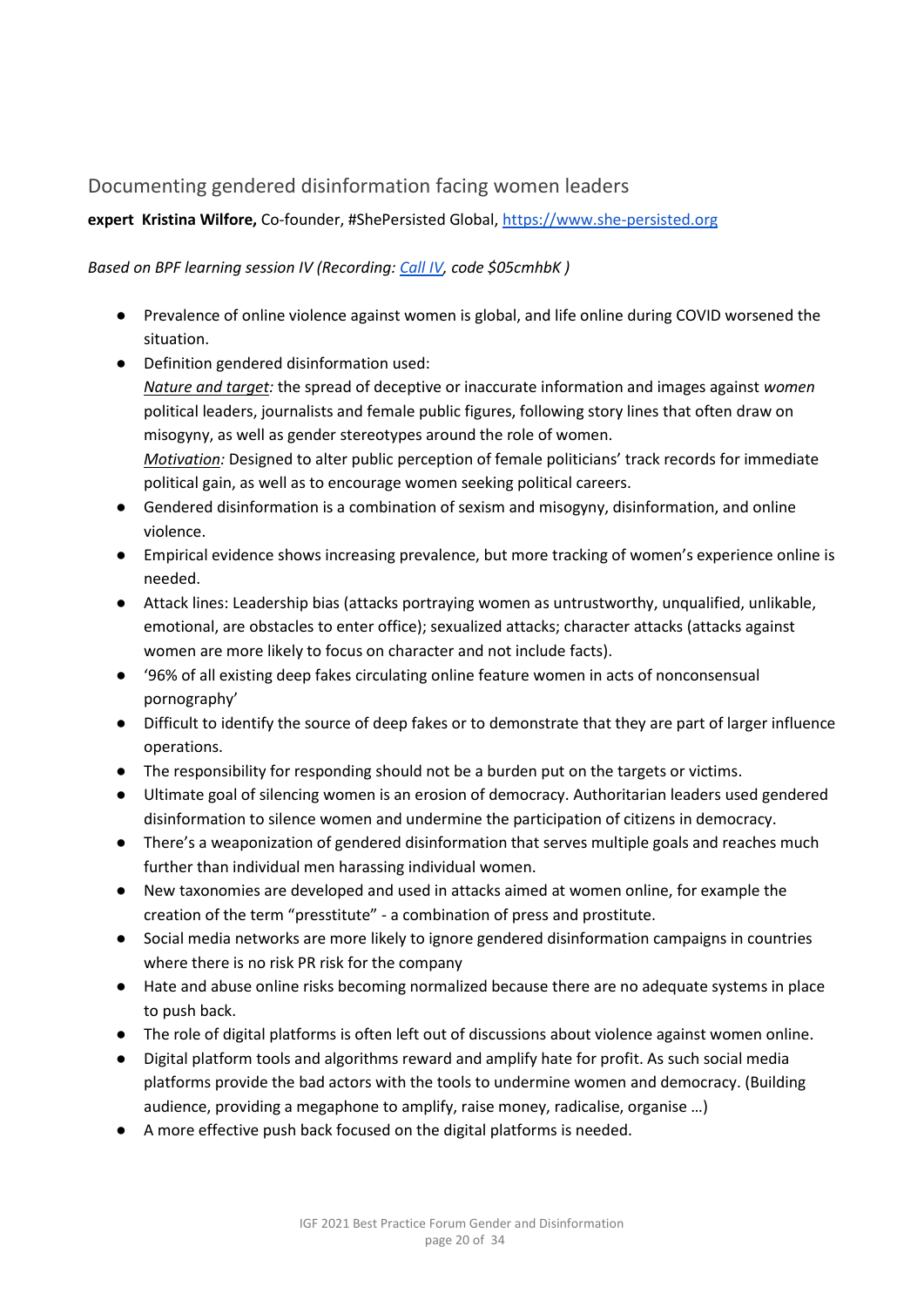- Initiatives that solely focus on improving the reporting system shift the burden to women and often miss the mark because restrictions remain unenforced due to a lack of accountability. Notice and take down models fail to address the systemic nature of online abuse.
- Social media platforms should focus on implementing their existing terms of service and responding in a more targeted way to threats, by: quickly removing posts;
	- eliminating malicious hate speech;
		- removing accounts that repeatedly violate terms of service;
	- Moving manipulated images or videos misrepresenting women public figures;
	- Removing actors engaged in coordinated inauthentic behaviour;
	- Reducing the distribution of content rated false (including gendered disinformation).
- An international framework is recommended to bring together researchers, lawmakers, regulators, to focus on harm and avoid gender blind recommendations for addressing disinformation. Media / digital literacy and fact checking cannot represent a viable solution to gendered disinformation. Instead one needs to focus on the algorithms and tools that make hate and misogyny profitable for the social networks' business model. Governments should lean into a duty of care model that avoids controversy around what to do with legal or illegal content debates.
- Considerations of free speech and the consequently status quo forces women to limit their freedom of expression, self-censor, or disengage.
- **Links and background information**:
	- Ms. Magazine,Holding Big Tech Accountable for Online Violence Against Women and Gendered Disinformation[, https://msmagazine.com/2021/07/15/big-tech-online-violence-against-women](https://msmagazine.com/2021/07/15/big-tech-online-violence-against-women-misinformation-gender-facebook/)[misinformation-gender-facebook/](https://msmagazine.com/2021/07/15/big-tech-online-violence-against-women-misinformation-gender-facebook/)

Brookings Institute: Gendered disinformation is a national security problem <https://www.brookings.edu/techstream/gendered-disinformation-is-a-national-security-problem/> Reporting in an Era of Disinformation - Fairness Guide for Covering Women and People of Color Without Bias<https://weareuv.us/2020guide>

Additional resources on #ShePersiste[d https://www.she-persisted.org/](https://www.she-persisted.org/) 

Lawmakers Letter to Facebook Demanding it Stop the Spread of Gendered Disinformation and Misogynistic Attacks Against Women Leaders [https://speier.house.gov/press](https://speier.house.gov/press-releases?ID=89435C88-5DC7-49C8-9B1A-D5300408F604)[releases?ID=89435C88-5DC7-49C8-9B1A-D5300408F604](https://speier.house.gov/press-releases?ID=89435C88-5DC7-49C8-9B1A-D5300408F604) 

NYT: Fake Nudes and Real Threats: How Online Abuse Holds Back Women in Politics <https://www.nytimes.com/2021/06/03/us/disinformation-online-attacks-female-politicians.html> Canadian Women Leader' Digital Defense Initiative White Paper on Gendered Disinformation in Canada https://issuu.com/migsinstitute/docs/whitepaper\_final\_version.docx

#### <span id="page-20-0"></span>Gendered disinformation and the anti LGBTQIA+ ideology discourse

#### *Expert, Victor Giusti*

#### Based on **GIUSTI, Victor. Como se controla a desinformação nas eleições? O caso do "kit gay". Dissertação (Mestrado em Direitos Humanos e Cidadania), Universidade de Brasília, Brasília, 2021).**

Gendered disinformation is also perceived in three cases related to the dissemination of "gender ideology" discourse in Latin-American territory. As we look at the experiences of Brazil, Colombia, and Peru, we are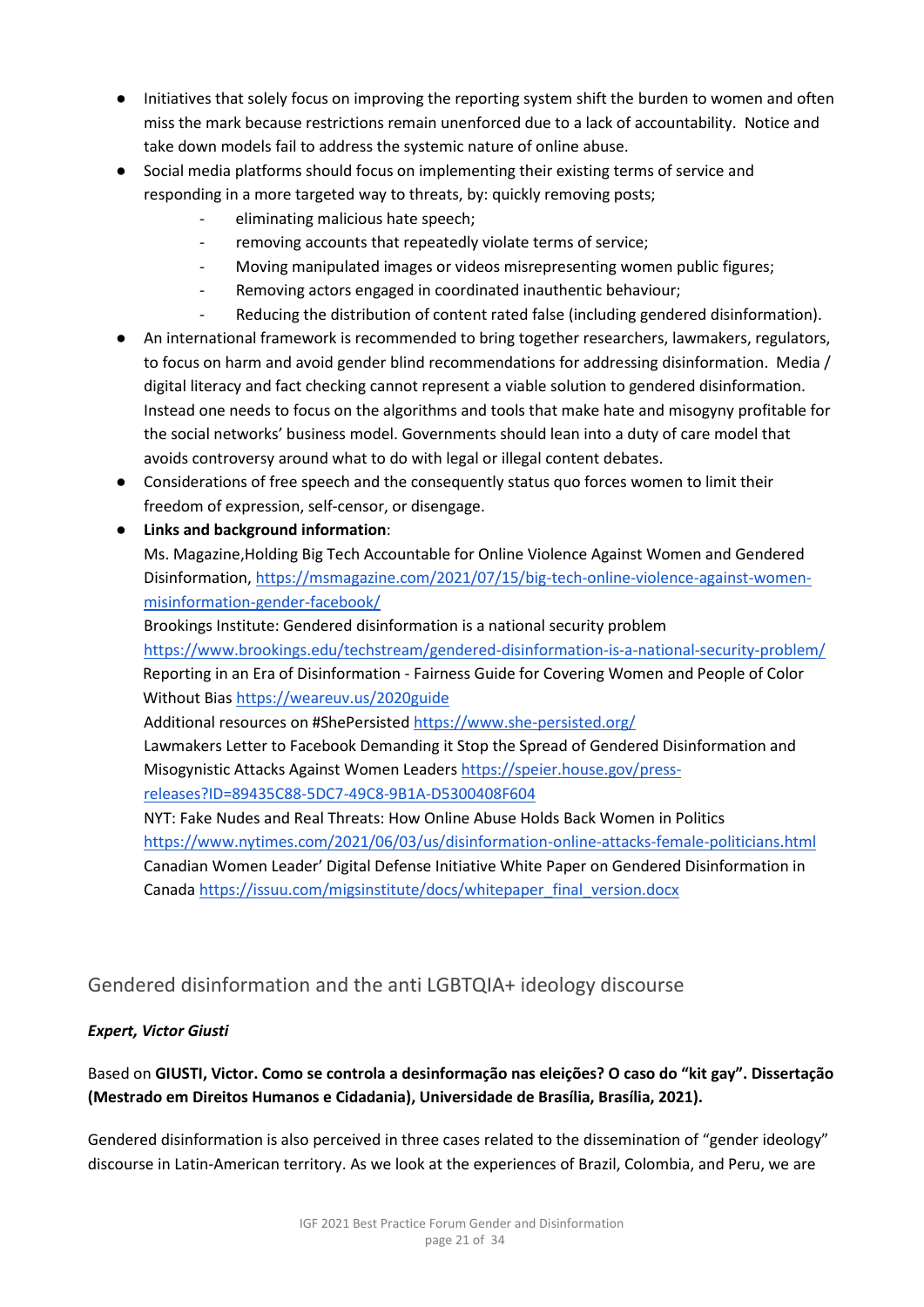given a better sense of how the expression was articulated to falsely present LGBTQIA+ people as dangerous threats to social order. Although first connected to moral and religious oppositions concerning the demands for sexual and reproductive rights made by the feminist movement in international settings<sup>23</sup>, the anti-gender "slogan"<sup>24</sup> spread among conservative sectors of politics in South America's countries as soon as they engaged in open discussions about gender and sexual diversity education in schools.<sup>25</sup>

In Brazil, the "ideology" gained traction in 2011, when the Ministry of Education planned the distribution of a pedagogical material designed to help educators to discuss sexual diversity in class and teach about gender identity/sexual orientation-based discrimination<sup>26</sup>. Rapidly nicknamed the "gay kit" by the religious branch of Brazilian Congress, the same material was represented (then, and during the 2018 presidential election) as an excuse of the LGBTQIA+ movement and left-wing Parties to indoctrinate children and teach them how to have sex $27$ .

According to some of the pieces of disinformation circulated in 2018, the "kit" included: baby bottles with penis-shaped pacifiers, to be distributed to children aged 5-6 in day care centers<sup>28</sup> (which were actually sold in sex shops<sup>29</sup>); Barbies in versions "drug addict", "dealer" and "travesti", intended to "promote" these behaviors (overlooking, for example, that being a "travesti" is not a choice)<sup>30</sup>; and a book called "Le Guide du zizi sexuel", supposedly designed to "promote pedophilia"<sup>31</sup>, but actually written by a French author, designed to children above 11 years old, and never endorsed by the Ministry of Education as part of its curricular program<sup>32</sup>.

As for the impacts of this, we can mention: (a) that the government's human rights denunciation channel ("Disque 100") registered an increase of more than 270% of denounces reporting violence towards LGBTQIA+ people – when comparing October/2018 (one of the busiest months of elections) and the same

<sup>27</sup> KER, João. Veja 10 fake news criadas contra a comunidade LGBTQ. Híbrida, 2018? Available at:

<sup>23</sup> SOUZA, Sandra Duarte de. O gênero da discórdia. A Igreja Católica e a campanha contra os direitos das mulheres na política internacional: uma abordagem a partir das conferências do Cairo e Pequim. Religare: Revista do Programa de Pós-Graduação em Ciências das Religiões da UFPB, v. 15, n. 2, p. 483-504, 2019.

<sup>24</sup> JUNQUEIRA, Rogério Diniz. "Ideologia de gênero": a gênese de uma categoria política reacionária – ou: a promoção dos direitos humanos se tornou uma "ameaça à família natural"? In: RIBEIRO, Paula Regina Costa; MAGALHÃES, Joanalira Corpes (org.). Debates contemporâneos sobre educação para a sexualidade. Rio Grande: Ed. da FURG, 2017. p. 25-52.

<sup>&</sup>lt;sup>25</sup> CAMPANA, Maxilimiliano; MISKOLCI, Richard. "Ideologia de gênero": notas para a genealogia de um pânico moral contemporâneo. Sociedade e Estado, v. 32, p. 573-591, 2017. MENA-LÓPEZ, Maricel; RAMÍREZ ARISTIZÁBAL, Fidel Mauricio. Las falacias discursivas en torno a la ideología de género. ex aequo, n. 37, p. 19-31, 2018. MENESES, Daniela. Con Mis Hijos No Te Metas: un estudio de discurso y poder en un grupo de Facebook peruano opuesto a la «ideología de género». Anthropologica, v. 37, n. 42, p. 129-154, 2019.

<sup>26</sup> CAMPANA, Maxilimiliano; MISKOLCI, Richard. Op cit.

[https://revistahibrida.com.br/2018/10/18/10-fake-news-sobre-a-comunidade-lgbt/ .](https://revistahibrida.com.br/2018/10/18/10-fake-news-sobre-a-comunidade-lgbt/) Access on: 20 aug. 2020.

<sup>&</sup>lt;sup>28</sup> BRASIL. Tribunal Superior Eleitoral. Representação nº 0601530-54.2018.6.00.0000. Decisão liminar. Relator: Min. Sérgio Silveira Banhos, 30 de setembro de 2018. Available at: https://bit.ly/3pLTAW2. Access on: 3 feb. 2021.

<sup>&</sup>lt;sup>29</sup> ESTADÃO VERIFICA. 'Mamadeiras eróticas' não foram distribuídas em creches pelo PT. Estadão, São Paulo, 28 set. 2018.

Available at: [https://politica.estadao.com.br/blogs/estadao-verifica/mamadeiras-eroticas-nao-foram-distribuidas-em-creches-pelo](https://politica.estadao.com.br/blogs/estadao-verifica/mamadeiras-eroticas-nao-foram-distribuidas-em-creches-pelo-pt/)[pt/ .](https://politica.estadao.com.br/blogs/estadao-verifica/mamadeiras-eroticas-nao-foram-distribuidas-em-creches-pelo-pt/) Access on: 13 aug. 2021.

<sup>30</sup> BRASIL. Tribunal Superior Eleitoral. Representação nº 0601601-56.2018.6.00.0000. Relator: Min. Carlos Horbach.

<sup>31</sup> LINO, Adriana. Jair Bolsonaro Detona MEC, falando sobre o kit gay distribuidos nas escolas publicas. Youtube, 6 abr. 2016. Available at:<https://www.youtube.com/watch?v=tOdszPW61UM&t=26s>. Access on: 7 sep. 2020.

<sup>32</sup> GOVERNO FEDERAL. Ministério da Mulher, da Família e dos Direitos Humanos. Secretaria de Direitos Humanos. A verdade sobre o livro de educação sexual citado em vídeo na internet. 14 jan. 2016. Available at[: https://www.gov.br/mdh/pt](https://www.gov.br/mdh/pt-br/sdh/noticias/2016/janeiro/a-verdade-sobre-o-livro-de-educacao-sexual-citado-em-video-na-internet)[br/sdh/noticias/2016/janeiro/a-verdade-sobre-o-livro-de-educacao-sexual-citado-em-video-na-internet .](https://www.gov.br/mdh/pt-br/sdh/noticias/2016/janeiro/a-verdade-sobre-o-livro-de-educacao-sexual-citado-em-video-na-internet) Access on: 11 apr. 2021.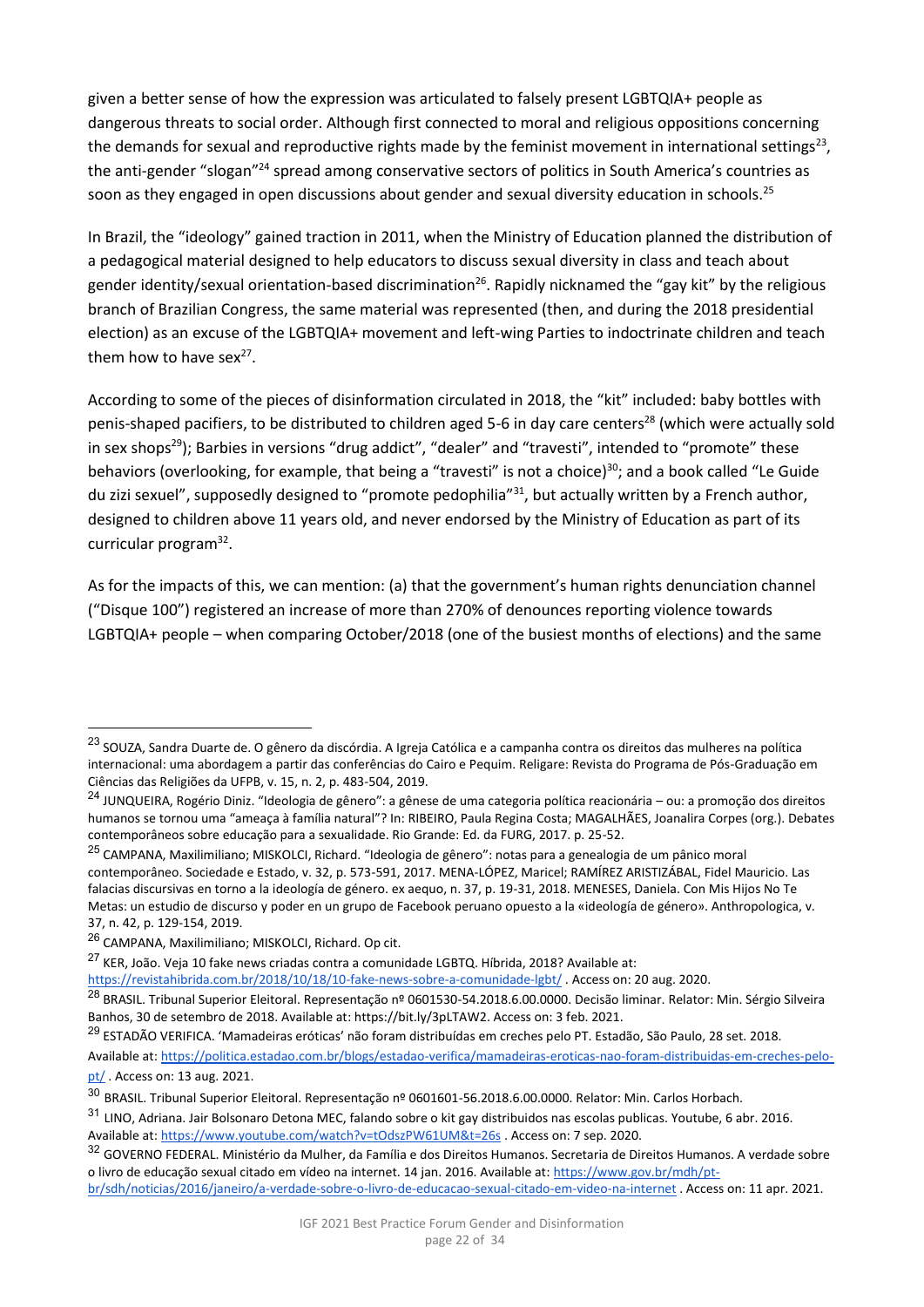period of the previous year<sup>33</sup>; (b) the findings of a research conducted by "Gênero e Número", which stated that more than 90% of gay, lesbian, bisexual and transgender respondents attested to an increase of violence against their community in 2018<sup>34</sup>; and (c) that the most prejudiced candidate by the disinformation mentioned above<sup>35</sup> was widely known (and discredited) as the "gay kit candidate".

In Colombia, the "gender ideology" is presented as an enemy in 2016<sup>36</sup>. It starts when the country's Ministry of Education produces a booklet, in compliance to a decision from Colombia's Constitutional Court, to guide school's faculties in revising and adapting their conduct codes ("manuales de convivencia") to abandon rules that endorse discrimination motivated by different experiences of sexuality and gender. Similarly to the case of Brazil, an outsider material was falsely associated with the booklet; in this case, it was part of a comic book called "In bed with David & Jonathan", written by a Belgium author, and containing illustrations of a gay relationship $37$ .

In addition to that, conservative political figures announced that the Ministry had a "homosexualizing polity", associating it to the on-going discussions surrounding the agreement to end armed conflicts in Colombia. According to those figures, the agreement was also embedded by the "gay ideology" and should not be approved by the national referendum on it. After manifestations against the so-called ideology, the Presidency, and the peace-agreement, as well as attacks directed to the Minister of Education, Ginna Parody, an openly lesbian women, the response to the referendum was negative, and Parody stepped down of her position in the government $^{38}$ .

Finally, in Peru, cases of gendered disinformation fueled by "gender ideology" also appeared during 2016. Linked to a bigger movement called "Con mis hijos no te metas", which was the name of a public group on Facebook, the narratives attacked attempts made by the Ministry of Education to advance lessons about gender, identity, and sexual education in schools<sup>39</sup>. Repeating the same patterns as its Latin-American counterparts, Peru saw the increase of a political conservative discourse according to which the "ideology" was dangerous as it allowed boys to choose to be girls and perceive this as normal.<sup>40</sup>

On the Facebook group, LGBTQIA+ people were said to have pathologies (including HIV/aids), the idea of "gay conversion" was accepted, presenting heterosexuality as something to pursue, and homosexuality was associated with sin, motivating a discourse of salvation that put God as the path to change<sup>41</sup>. Moreover,

 $40$  Idem.

<sup>33</sup> GOVERNO FEDERAL. MINISTÉRIO DA MULHER, DA FAMÍLIA E DOS DIREITOS HUMANOS. Disque 100 registra quase três mil violações contra a população LGBT. Brasília, 27 jun. 2019. Available at[: https://www.gov.br/mdh/pt-](https://www.gov.br/mdh/pt-br/assuntos/noticias/2019/junho/disque-100-registra-quase-tres-mil-violacoes-contra-a-populacao-lgbt)

[br/assuntos/noticias/2019/junho/disque-100-registra-quase-tres-mil-violacoes-contra-a-populacao-lgbt .](https://www.gov.br/mdh/pt-br/assuntos/noticias/2019/junho/disque-100-registra-quase-tres-mil-violacoes-contra-a-populacao-lgbt) Access on: 13 sep. 2020. <sup>34</sup> MENA, Fernanda. Mais da metade dos LGBT diz ter sofrido violência desde as eleições. Folha de S. Paulo, São Paulo, 20 mar.

<sup>2019.</sup> Available at[: https://www1.folha.uol.com.br/cotidiano/2019/03/mais-da-metade-dos-lgbt-diz-ter-sofrido-violencia-desde-as](https://www1.folha.uol.com.br/cotidiano/2019/03/mais-da-metade-dos-lgbt-diz-ter-sofrido-violencia-desde-as-eleicoes.shtml)[eleicoes.shtml](https://www1.folha.uol.com.br/cotidiano/2019/03/mais-da-metade-dos-lgbt-diz-ter-sofrido-violencia-desde-as-eleicoes.shtml) . Access on: 13 sep. 2020.

<sup>&</sup>lt;sup>35</sup> DOURADO. Tatiana Maria Silva Galvão. Fake news na eleição presidencial de 2018 no Brasil. Tese (Doutorado em Comunicação e Cultura Contemporâneas), Faculdade de Comunicação da Universidade Federal da Bahia, Salvador, 2020.

<sup>36</sup> Available at[: https://www.elheraldo.co/nacional/no-es-cierto-que-estemos-imponiendo-la-llamada-ideologia-de-genero-gina](https://www.elheraldo.co/nacional/no-es-cierto-que-estemos-imponiendo-la-llamada-ideologia-de-genero-gina-parody-278328)[parody-278328.](https://www.elheraldo.co/nacional/no-es-cierto-que-estemos-imponiendo-la-llamada-ideologia-de-genero-gina-parody-278328) Access on: 13 oct. 2021.

<sup>37</sup> MENA-LÓPEZ, Maricel; RAMÍREZ ARISTIZÁBAL, Fidel Mauricio. Op cit.

<sup>38</sup> Idem.

<sup>39</sup> MENESES, Daniela. Op cit.

<sup>41</sup> Idem.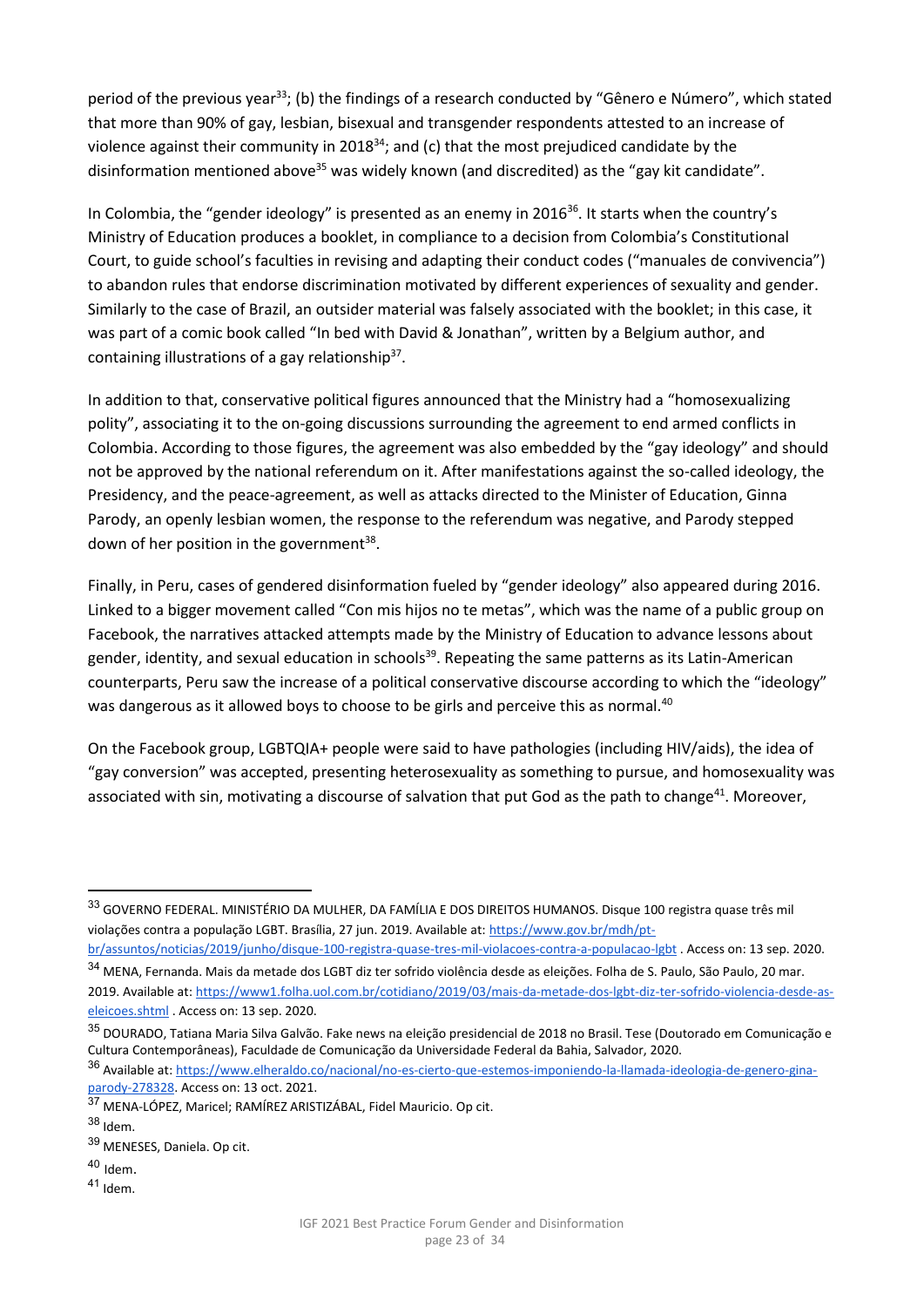there were some very specific publications that associated natural phenomenon occurrences, such as El Niño, in 2017, to a "divine punishment directed to the government for promoting 'gender ideology"<sup>42</sup>.

Considering these three cases, we point out to the need of realizing how some pieces of disinformation rely on gender identity and sexual orientation stereotypes to create narratives that justify cutting off public policies designed to educate people about diversity. Weaponizing gendered and sexualized discourses second to which gays, lesbians, bisexuals, trans people, and so on, threaten social order for being sinful, pathological, or, most prominently, hypersexualized, "gender ideology" is repeatedly articulated to falsely draw on political demands made by the LGBTQIA+ and feminist movements<sup>43</sup> (and by people associated with them).

These narratives are also linked to the risks that gendered disinformation poses in terms of security and human rights<sup>44</sup>. Because depicting sexual and gender diversity education in schools as something immoral, threatening, and dangerous, reinforces the association of these tropes to LGBTQIA+ people, making them more likely to face discriminatory encounters (as mentioned in the case of Brazil and Peru). Furthermore, by presenting this political demand as something unfit for public discourse, these narratives feed the idea that non-cisheteronormative identities should stay hidden, excluded from national education policies (in specific) and from democratic deliberation (at large).

#### <span id="page-23-0"></span>Intersectionality of disinformation

**expert: Maria Giovanna Sessa,** Research coordinator at EU DisinfoLab[, https://www.disinfo.eu](https://www.disinfo.eu/)

#### *Based on BPF learning session IV [\(Call IV,](https://intgovforum.zoom.us/rec/play/qADdRwtadbr3l8hvHpZe-c8TML355LzPx7hCcr6SLVe62UpU9TWkRf7wR-ClCXbKrvWJJVTWu4peXEu4.vpfYav5MGE-oKoqb) code \$05cmhbK )*

- Disinformation has the capability to adapt to the surrounding context. (e.g. the rise in hoaxes, false and misleading news during the pandemic).
- Gendered disinformation exists at the intersection of disinformation with online violence.
- Gendered disinformation is amplified when the target belongs to a marginalized group.
- Women are addressed through a madonna-whore complex, a simplification of women who are believed to be bi-dimensional figures, either saint-like figures (e.g. mothers, caretakers, victims) or evil beings pushing a hidden agenda.
- Super spreaders of gendered disinformation can often be found in far right or extremist parties and often apply double standards.
- Also the media has a responsibility and can act in some cases as a super spreader of gendered disinformation presenting simplified narratives that blame and/or victimize women or echoing stereotypes.

<sup>42</sup> Idem. p. 146.

<sup>&</sup>lt;sup>43</sup> Further discussion on this topic can be elaborated taking into consideration the cases of Chile, Costa Rica, Mexico, Ecuador, France, Italy, Spain, Portugal, Germany, and many other countries mentioned by Rogério Junqueira as having campaigns against "gender ideology". JUNQUEIRA, Rogério. Op cit.

<sup>44</sup> JUDSON, Ellen. Gendered disinformation: 6 reasons why liberal democracies need to respond to this threat. Heinrich Böll Stiftung, Brussels, 9 jul. 2021. Available at[: https://eu.boell.org/en/2021/07/09/gendered-disinformation-6-reasons-why-liberal](https://eu.boell.org/en/2021/07/09/gendered-disinformation-6-reasons-why-liberal-democracies-need-respond-threat?utm_campaign=thinktech_6&utm_medium=email&utm_source=RD+Station&dimension1=democracy#_ftn1)[democracies-need-respond-](https://eu.boell.org/en/2021/07/09/gendered-disinformation-6-reasons-why-liberal-democracies-need-respond-threat?utm_campaign=thinktech_6&utm_medium=email&utm_source=RD+Station&dimension1=democracy#_ftn1)

[threat?utm\\_campaign=thinktech\\_6&utm\\_medium=email&utm\\_source=RD+Station&dimension1=democracy#\\_ftn1](https://eu.boell.org/en/2021/07/09/gendered-disinformation-6-reasons-why-liberal-democracies-need-respond-threat?utm_campaign=thinktech_6&utm_medium=email&utm_source=RD+Station&dimension1=democracy#_ftn1) . Access on: 28 jul. 2021.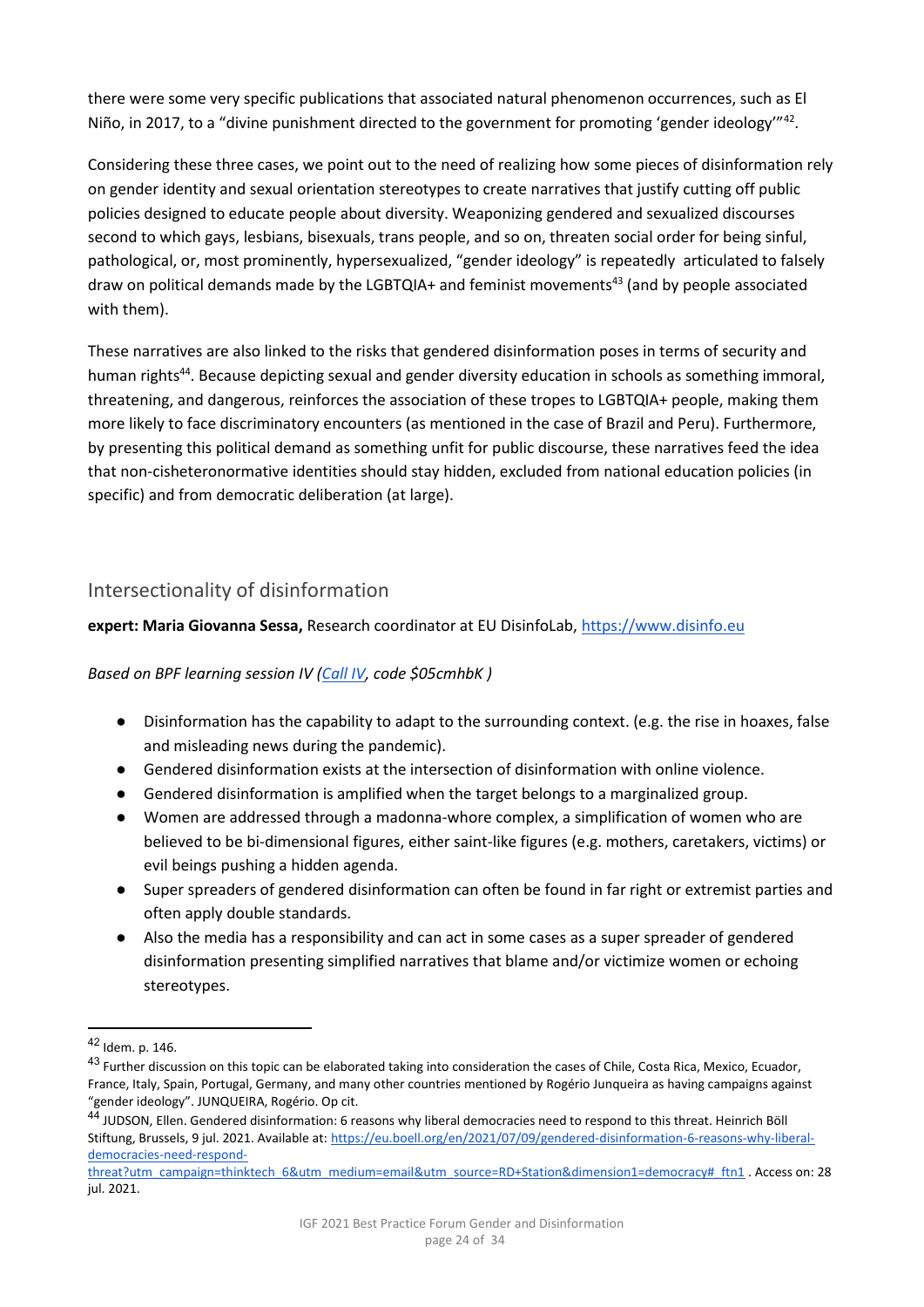● In the near future, Gendered disinformation beyond a binary conception of gender, research and conversations should also include gender non conforming identities.

<span id="page-24-0"></span>Gendered disinformation - Impacts and potential roadmaps to solutions

#### **expert:**

**Ellen Judson**, Senior Researcher at CASM , Demos,<https://demos.co.uk/research-area/casm/>

Based on BPF learning session V [\(Call V,](https://intgovforum.zoom.us/rec/share/Zj9scCzkU_16s5TgFwtFVgQapZyeqPmk8csISF7r1QbXY0bEOxjZfGtL_NXZqJOQ.emm6OTINleQshsFD?startTime=1627048692000) code 8U&tb93%)

- Working definition of gendered disinformation: Gendered disinformation is manipulated information that weaponises gendered stereotypes for political, economic or social ends.
- Gendered disinformation can be false information or based on true information that is presented in a misleading way or inauthentically amplified. Typical examples are faked or doctored content (incl. sexual images), coordinated abuse denigrating a woman's character, caricaturization and demonisation of supporters of gender equality.
- Gendered disinformation can target individuals and/or issues:
	- It can used to try to silence an individual target: with gendered narratives and gender stereotypes used as tools l to indicate that a person is not credible, not to be trusted, unfit for a public role, for office, etc.; Other aspects of people's identity (e.g. race, ethnicity, religion) may also be weaponized against those targeted by gendered disinformation campaigns.
	- It can also be used to undermine support for gender justice(women's rights, LGBT+ rights, reproductive rights, etc.): people who support these rights or are members of particular communities have gendered narratives weaponised against them to portray them as immoral, a threat, etc.
- Impacts of gendered disinformation on different audiences
	- Targets individual impact on those targeted (e.g. psychological impact, threats to their safety, unable to participate in public life)
	- Observers democratic impact (people seeing the campaign happening and adjusting their behaviour or opinion, e.g. deciding not to run for office, voters changing their opinion about a candidate, etc.)
	- Affected groups' security and human rights impact of campaigns (e.g. impact of campaigns on the situation and lives of women or LGBT people in general)
- We need to not think of abuse and disinformation as totally different problems that require different sets of solutions if we are to tackle gendered disinformation:
	- Solutions to disinformation currently tend to focus on fact checking, education, literacy, etc.
	- Solutions to gender abuse currently tend to focus on putting the burden onto those targeted to protect themselves and take action against individual harassers, through greater reporting, etc.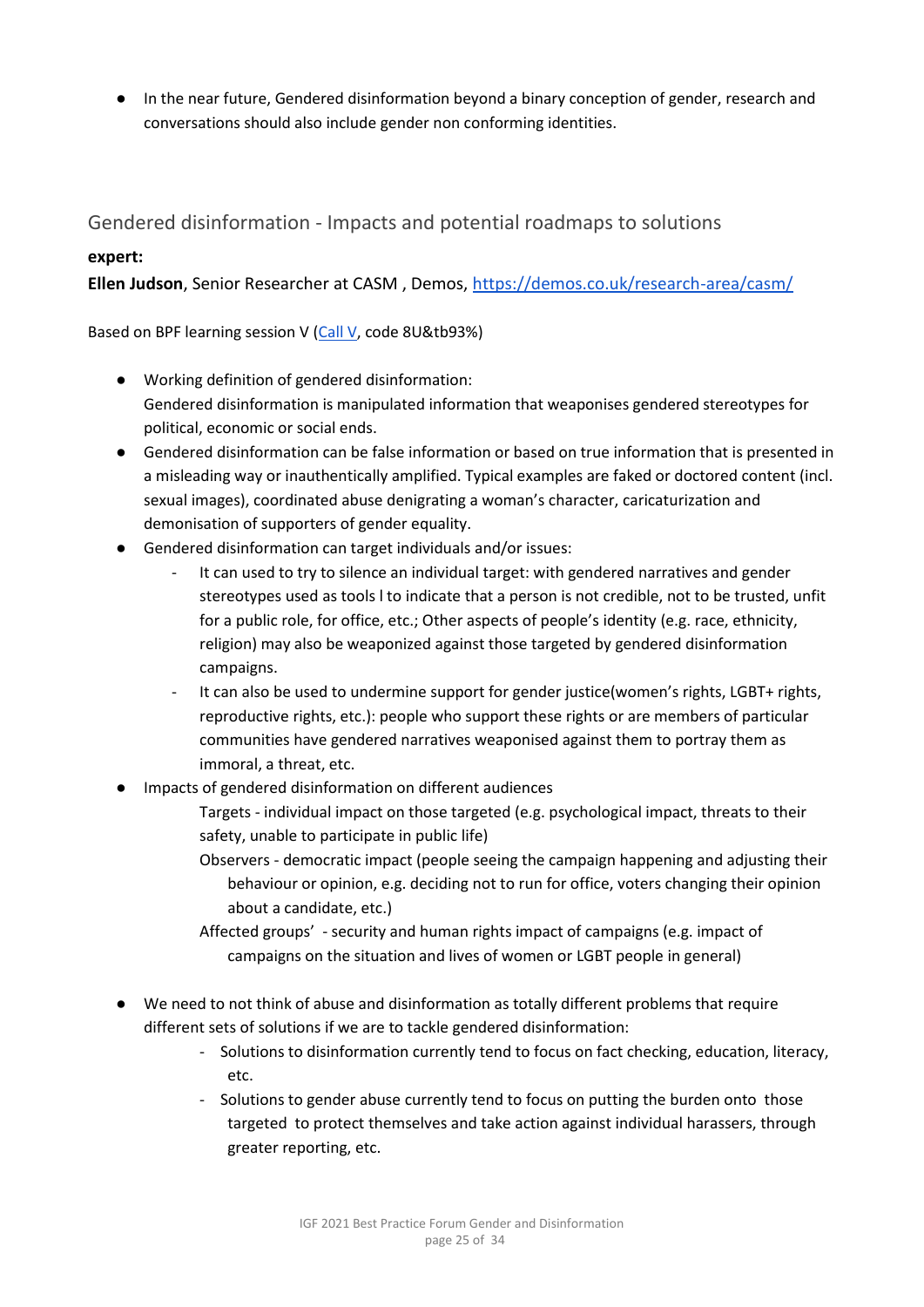- Choosing one set of solutions to tackle gendered disinformation cannot deliver satisfactory results. Gendered disinformation is based on emotions, values, stereotypes, rumors, etc., which can't, or can only partially, be fact-checked. Gendered disinformation campaigns are by nature systematic and pervasive and rely on scale and amplification - which makes it exhausting and impossible for people to protect themselves through individual action - and requires macro and top-down solutions.
- Challenges to tackling gendered disinformation:
	- 'Malign creativity' (Jankowicz et al.) gendered disinformation has the potential to evolve and adapt to new situations: the use of coded language and images, metaphors and analogies, which may hide the abusive and misleading character, results in messages not being picked up by algorithms and automated filtering;
	- Context dependency local embedded knowledge of the political and social context and language may be needed to identify messages that are abusive or misleading, which is currently not sufficiently invested in or utilised by major platforms
	- Legality in certain jurisdictions at least, most messages will not cross the line into illegal speech, making removal harder to justify
	- Complicity in situations where governments benefit from, or are behind, gendered disinformation campaigns, one cannot count on the government to take action.
- We need much more proactive, preventative action to change online and media environments to spaces in which gendered disinformation is less likely to arise, or be encouraged or amplified.
- Preventing, reducing, and responding to gendered disinformation require different tools and measures. When addressing gendered disinformation, one needs to be clear about which stage of the process the measures aim to tackle.
- **Links and background information**:
	- Gendered disinformation policy briefing [https://eu.boell.org/en/2021/07/09/gendered](https://eu.boell.org/en/2021/07/09/gendered-disinformation-6-reasons-why-liberal-democracies-need-respond-threat)[disinformation-6-reasons-why-liberal-democracies-need-respond-threat](https://eu.boell.org/en/2021/07/09/gendered-disinformation-6-reasons-why-liberal-democracies-need-respond-threat) .
	- Gendered disinformation: actors involved and gendered narratives used in the Philippines and Polan[d https://demos.co.uk/wp](https://demos.co.uk/wp-content/uploads/2020/10/Engendering-Hate-Report-FINAL.pdf)[content/uploads/2020/10/Engendering-Hate-Report-FINAL.pdf](https://demos.co.uk/wp-content/uploads/2020/10/Engendering-Hate-Report-FINAL.pdf)
	- On Malign Creativity (Jankowicz et al.) [https://www.wilsoncenter.org/publication/malign-creativity-how-gender-sex-and-lies](https://www.wilsoncenter.org/publication/malign-creativity-how-gender-sex-and-lies-are-weaponized-against-women-online)[are-weaponized-against-women-online](https://www.wilsoncenter.org/publication/malign-creativity-how-gender-sex-and-lies-are-weaponized-against-women-online)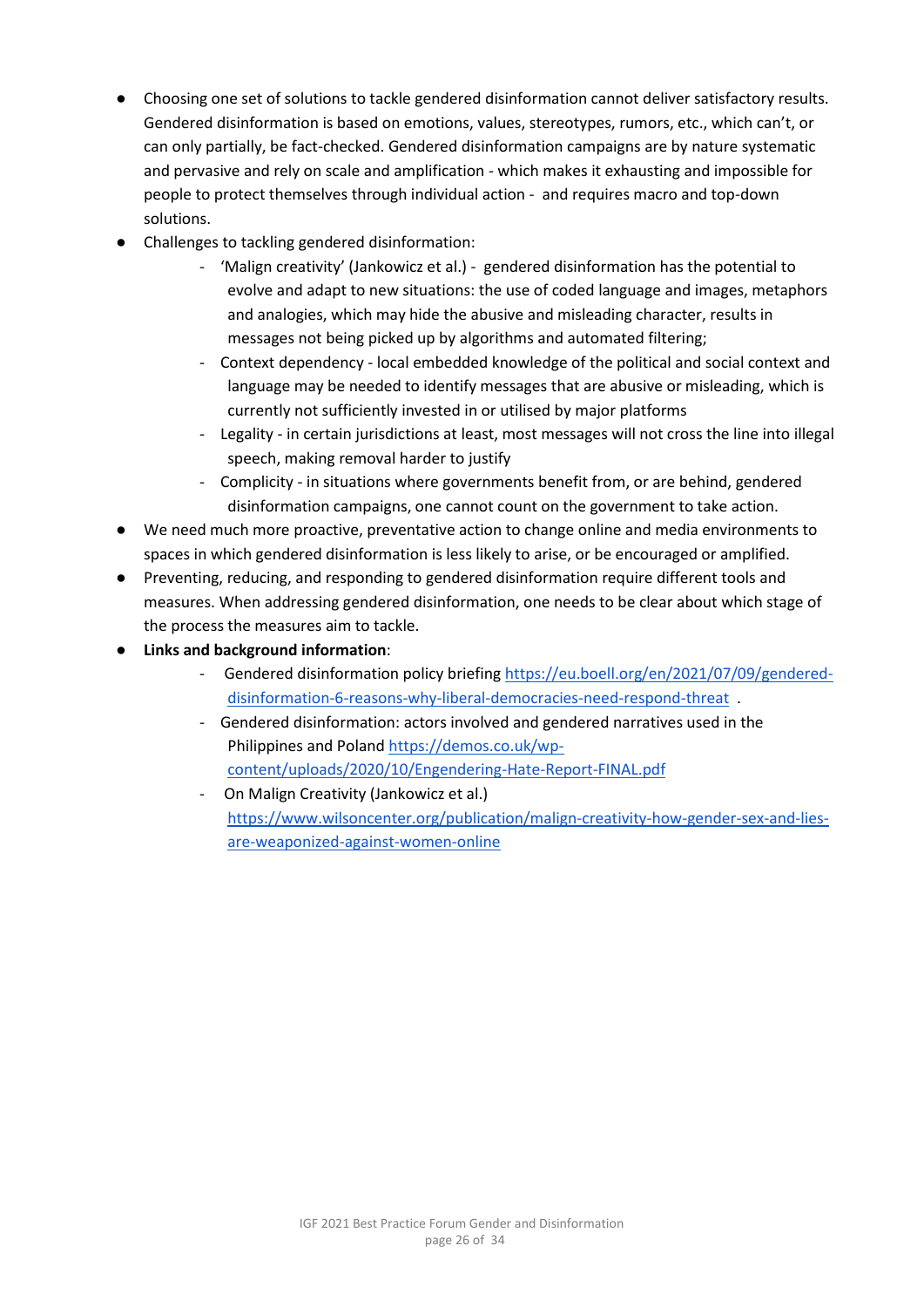# <span id="page-26-0"></span>**5. Existing responses, emerging best practices, and recommendations**

While gender disinformation is prevalent and growing, it is still a concept under construction. Being an issue that is rapidly expanding and developing, there are no clearly identified best practices. Rather what has been observed is that most nations and communities are trying to respond or take action to address the issue based on their experience and resources.

Ana Blatnik's blog (An Overlooked Threat To Democracy? Gendered Disinformation About Female Politicians – WIIS)<sup>45</sup> suggests the following that can be considered as next steps to addressing gendered disinformation:

- 1. Find fact-checking websites relevant to your region and topics of interest. For example, if interested in the European Union politics, EU Fact Check looks at the accuracy of political statements made about current issues.
- 2. If available, always check multiple sources on the same topic when reading the news.
- 3. Look into and, if possible, support organizations that recognize that gendered disinformation is a problem and advocate for solutions. An example of such is the EU Disinfo Lab, which has studied and written about gendered disinformation campaigns to highlight the issue.
- 4. Research the ways in which you could bring up the issue to relevant authorities in your country of residence and challenge your public representatives on what they have done to address disinformation and to support women politicians who are the targets of disinformation campaigns.
- 5. Most importantly, continue to educate yourself about gender stereotypes and biases so you can recognize them when interacting with news about women politicians online, especially in election periods. The WIIS website has a Resources page that may be a good starting point in that regard.

However, the primary burden of tackling gendered disinformation needs to fall on the social media platforms amplifying the harms rather than the women targeted by such campaigns and the social media users viewing them. Addressing gendered disinformation requires a multistakeholder approach. A multistakeholder approach ensures that we work towards a balance of rights in particular disinformation and freedom of expression, as well as that all stakeholders involved are part of the process.

One effective example of this approach can be seen in the authoring of a [letter](https://speier.house.gov/2020/8/democratic-women-s-caucus-speaker-pelosi-send-letter-to-facebook-demanding-it-stop-the-spread-of-gendered-disinformation-and-misogynistic-attacks-against-women-leaders) from the Congressional Women's Caucus, spearheaded by Representative Jackie Speier (D-CA) and signed by 100 U.S. women lawmakers and current and former legislators from around the world, to Facebook Chief Executive Officer Mark Zuckerberg and Chief Operating Officer Sheryl Sandberg. The letter called on them to take decisive action and enforce existing platform regulations to stop the spread of excessive and increasing gendered disinformation on their platforms.

Action against gendered disinformation must not only be reactive, or focused on how an individual 'ought' to respond to a campaign against them. We need much more proactive action to reduce the risk of gendered disinformation occuring and prevent it from being amplified, and to better support those individuals put at risk because of it.

<sup>45</sup> [https://wiisglobal.org/an-overlooked-threat-to-democracy-gendered-disinformation-about-female](https://wiisglobal.org/an-overlooked-threat-to-democracy-gendered-disinformation-about-female-politicians/)[politicians/](https://wiisglobal.org/an-overlooked-threat-to-democracy-gendered-disinformation-about-female-politicians/)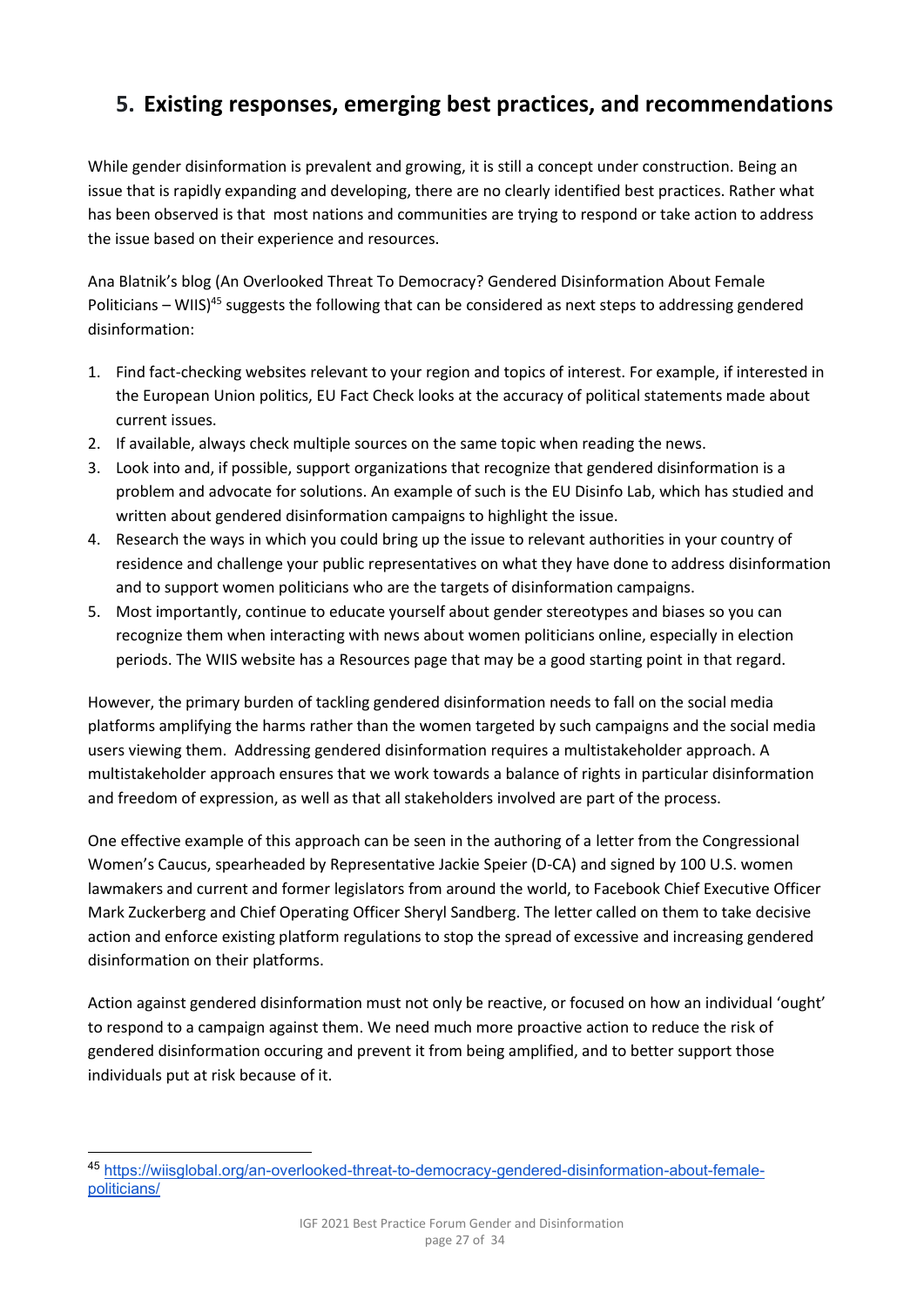Potential actions that can be taken by social media platforms to tackle this issue focus on accountability and transparency, and should include, among others:

- 1. Increased transparency of algorithmic preferences on social media platforms;
- 2. Increased transparency surrounding content moderation policies, practices, and outcomes;
- 3. Greater diversity and cultural training of content moderators, as well as the inclusion of local experts;
- 4. Improved risk assessment practices in content development;
- 5. More accountability around adherence to existing platform standards and codes of conduct, as well as tangible action to make such protocols less vague and more enforceable.

Ellen Judson's article 'Gendered disinformation: 6 reasons why liberal democracies need to respond to this threat', explains how gendered disinformation impacts individuals and societies, and the challenges in combating it. and sets out a plan of action for governments, platforms, media and civil society. [https://eu.boell.org/en/2021/07/09/gendered-disinformation-6-reasons-why-liberal-democracies-need](https://eu.boell.org/en/2021/07/09/gendered-disinformation-6-reasons-why-liberal-democracies-need-respond-threat)[respond-threat](https://eu.boell.org/en/2021/07/09/gendered-disinformation-6-reasons-why-liberal-democracies-need-respond-threat) .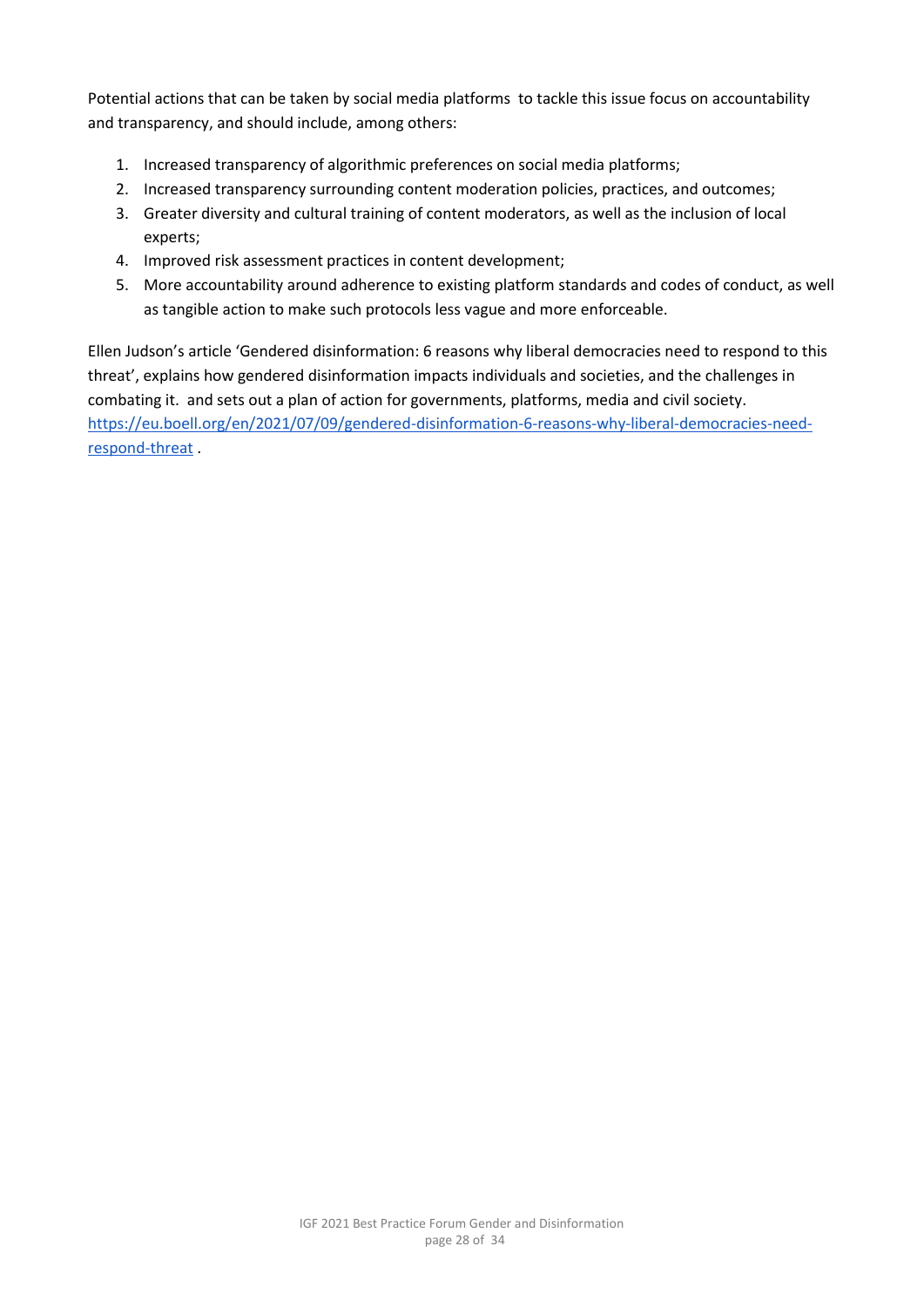# <span id="page-28-0"></span>**6. Takeaways and Conclusion from the 2021 BPF Gender and Digital Rights and the BPF session at IGF 2021**

Disinformation is a multifaceted, and evolving issue and one that sits at the crossroads of ICTs, human rights and governance. Much of the available discourse focuses on the gendered impacts of disinformation, just like this year's BPF thematic report. The contours of disinformation at the governance level remains equally important yet blurred and particularly challenging. What is it that makes disinformation hard to handle, mitigate and prevent?

| BPF Gender and Digital Rights session at IGF 2021,                                                |
|---------------------------------------------------------------------------------------------------|
| Thursday 9 December 2021, 9:30-11:00 CET (8:30-10:00 UTC).                                        |
| https://www.intgovforum.org/en/content/igf-2021-main-session-bpf-gender-and-digital-rights        |
|                                                                                                   |
| Transcript: https://www.intgovforum.org/en/content/igf-2021--day-3---main-session-bpf-gender-and- |

[digital-rights-](https://www.intgovforum.org/en/content/igf-2021-%E2%80%93-day-3-%E2%80%93-main-session-bpf-gender-and-digital-rights-%E2%80%93-raw)–-raw Video: <https://youtu.be/vTgdE987KRA>

The BPF on Gender and Digital Rights held an open roundtable discussion at IGF 2021 to get a deeper and practical understanding of what is "beneath the disinformation lid". Key Takeaways of this discussion are summarised below:

1) Gendered disinformation has an impact on the participation of women in public spaces. The experience of being the target of gendered disinformation or witnessing it happen to others has a chilling effect on their participation online. It hinders the political equity of groups for example.

#### **Action item:**

There is a need to engage all political players, in particular political parties, to improve awareness of the existence of gendered disinformation and the understanding of the impact of gendered disinformation for reaching political equity.

2. Gendered disinformation is not a new phenomenon; however, the social media and use of technology facilitates and amplifies the spread of disinformation. There is a need to connect gendered disinformation to already existing issues. The term itself must capture already existing practices of disinformation such as myths and urban legends.

#### **Action item:**

There is a need to connect gendered disinformation to other human rights violations such as freedom of association or safety of marginalised groups. Reaching out, engaging, and exchanging experiences with groups who have already been dealing with disinformation can benefit all.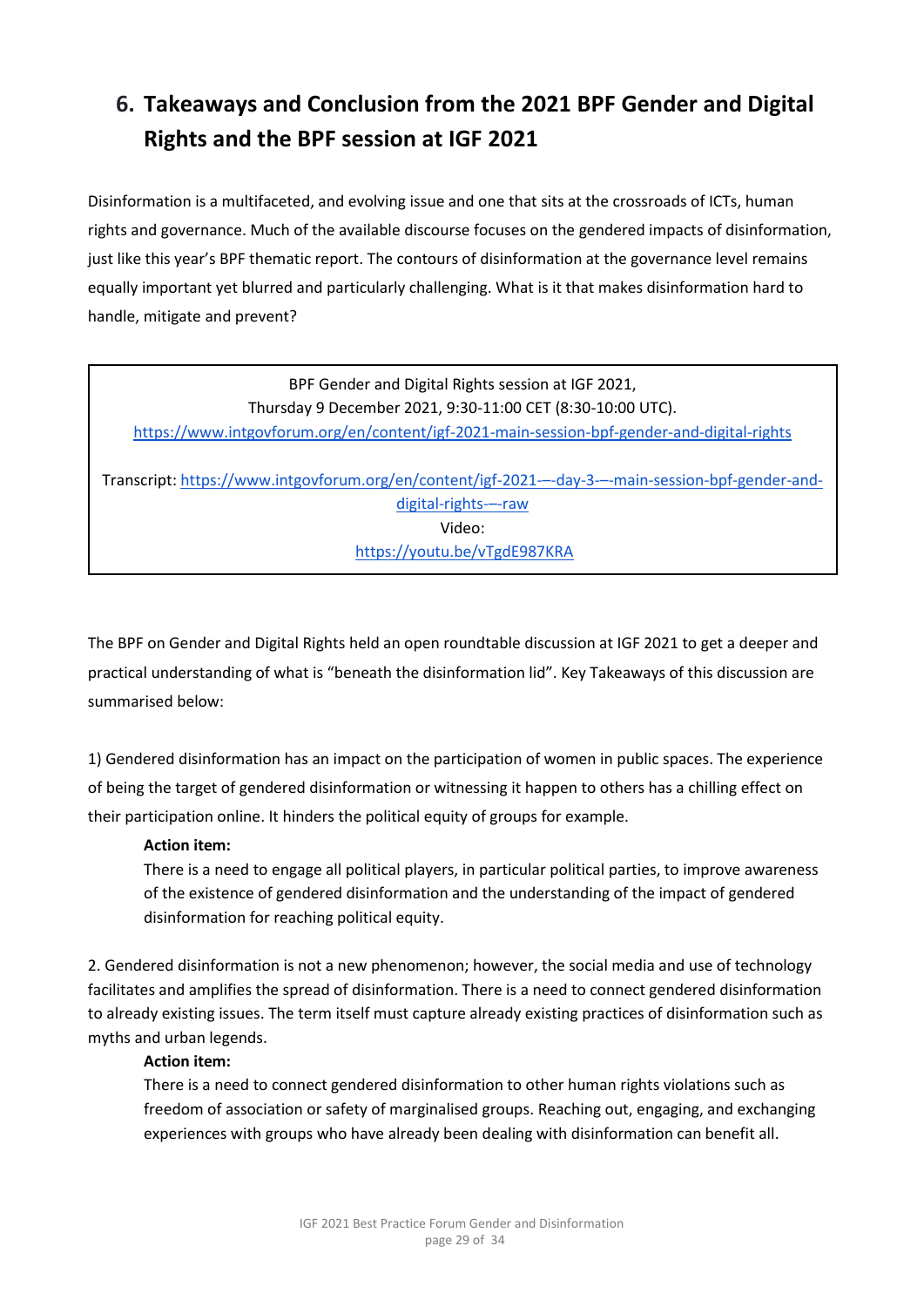3. There is an urgent need to develop ethical guidelines, to compile context-related responses and quick action responses. These should be accompanied with capacity building efforts to tackle online gendered disinformation as it happens.

#### **Action item:**

The multistakeholder process provides a mechanism where solutions beyond legislation and regulation can be developed and propagated. It would also see stakeholders recommending solutions based on their role in the digital ecosystem

4. Best practices for dealing with gendered disinformation need to be developed urgently, adapted and contextualised, and internalised and supported by governments.

#### **Action item:**

The IGF and other UN Forums can play an important role to involve and commit stakeholders to take action.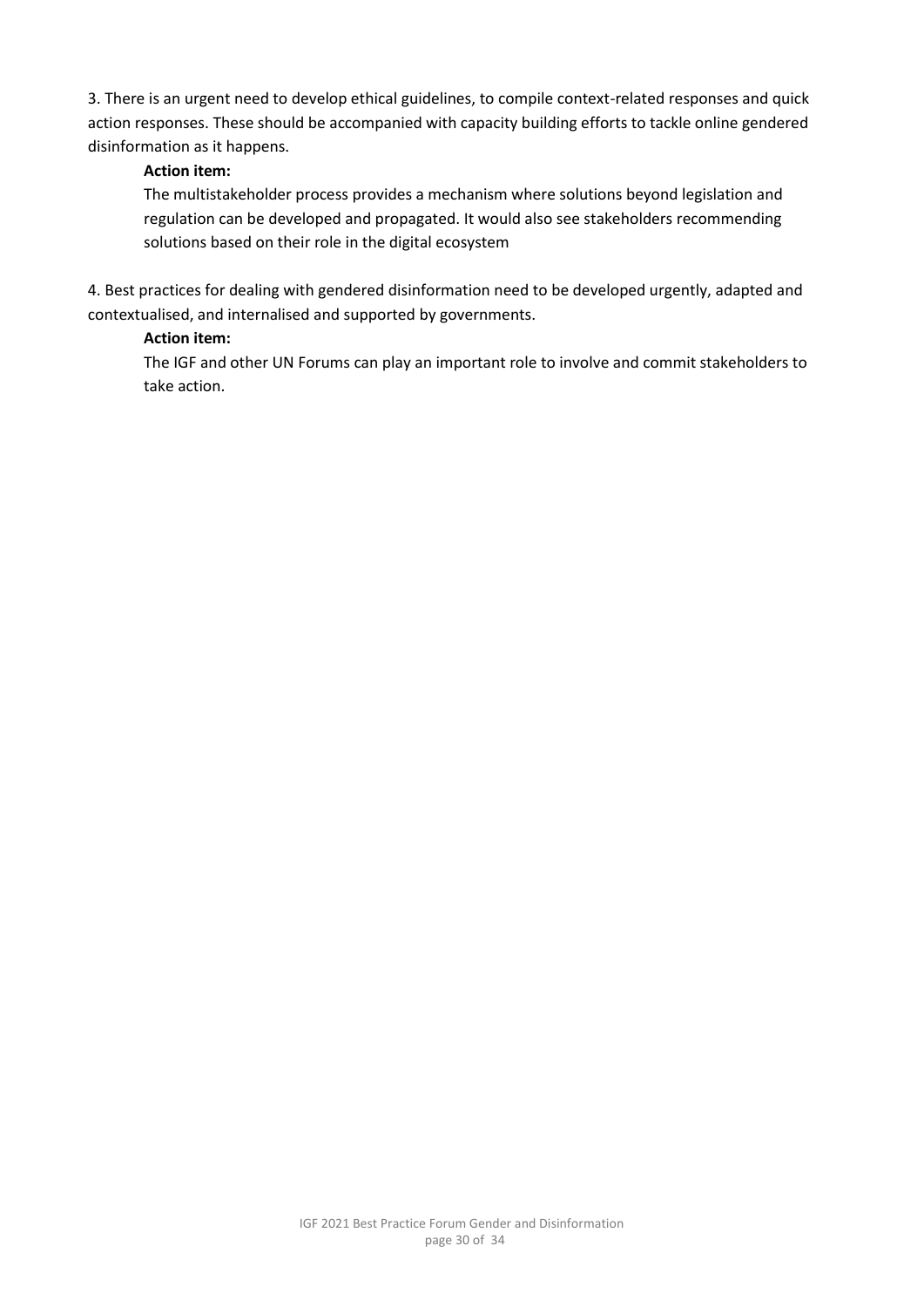# <span id="page-30-1"></span><span id="page-30-0"></span>Annex I. Reports by the IGF BPF Gender and Access 2015-2020

#### **IGF 2020 - Gender at the Internet Governance Forum.**

The BPF conduct an assessment of Internet-related policy processes and spaces through a feminist approach, to determine whether and how they protect and foster participation of women and gender-diverse people, particularly young ones. The focus was placed on Internet-related policy processes and spaces that address issues related to violence, harm, pleasure and consent online. Repor[t https://www.intgovforum.org/en/filedepot\\_download/5004/2371](https://www.intgovforum.org/en/filedepot_download/5004/2371) 

#### **IGF 2019 - Beyond Access: Women, transgender and gender non-conforming people's participation in the digital economy.**

[outline] Repor[t https://www.intgovforum.org/en/filedepot\\_download/5004/1787](https://www.intgovforum.org/en/filedepot_download/5004/1787) 

#### **IGF 2018 - Impact of supplementary models of of connectivity in enabling meaningful Internet access for women and gendered non-binary persons.**

[outline] Repor[t https://www.intgovforum.org/en/filedepot\\_download/5004/1455](https://www.intgovforum.org/en/filedepot_download/5004/1455) 

#### **IGF 2017 - Unique challenges for unique women. - An exploration of the unique needs and challenges women from diverse communities face in gaining meaningful Internet access.**

[outline]

Repor[t https://www.intgovforum.org/en/filedepot\\_download/3406/1197](https://www.intgovforum.org/en/filedepot_download/3406/1197)

#### **IGF 2016 - Gender Access: overcoming barriers to enable women's meaningful Internet access.**

[outline] Repor[t https://www.intgovforum.org/en/filedepot\\_download/3406/437](https://www.intgovforum.org/en/filedepot_download/3406/437)

#### **IGF 2015 - Best practice forum on online abuse and gender-based violence against women.**

[outline]

Repor[t https://www.intgovforum.org/cms/documents/best-practice-forums/623-bpf-online-abuse](https://www.intgovforum.org/cms/documents/best-practice-forums/623-bpf-online-abuse-and-gbv-against-women/file)[and-gbv-against-women/file](https://www.intgovforum.org/cms/documents/best-practice-forums/623-bpf-online-abuse-and-gbv-against-women/file)

# <span id="page-30-2"></span>Annex II. BPF 2021 Proposal

● Link https://www.intgovforum.org/multilingual/filedepot\_download/11178/2436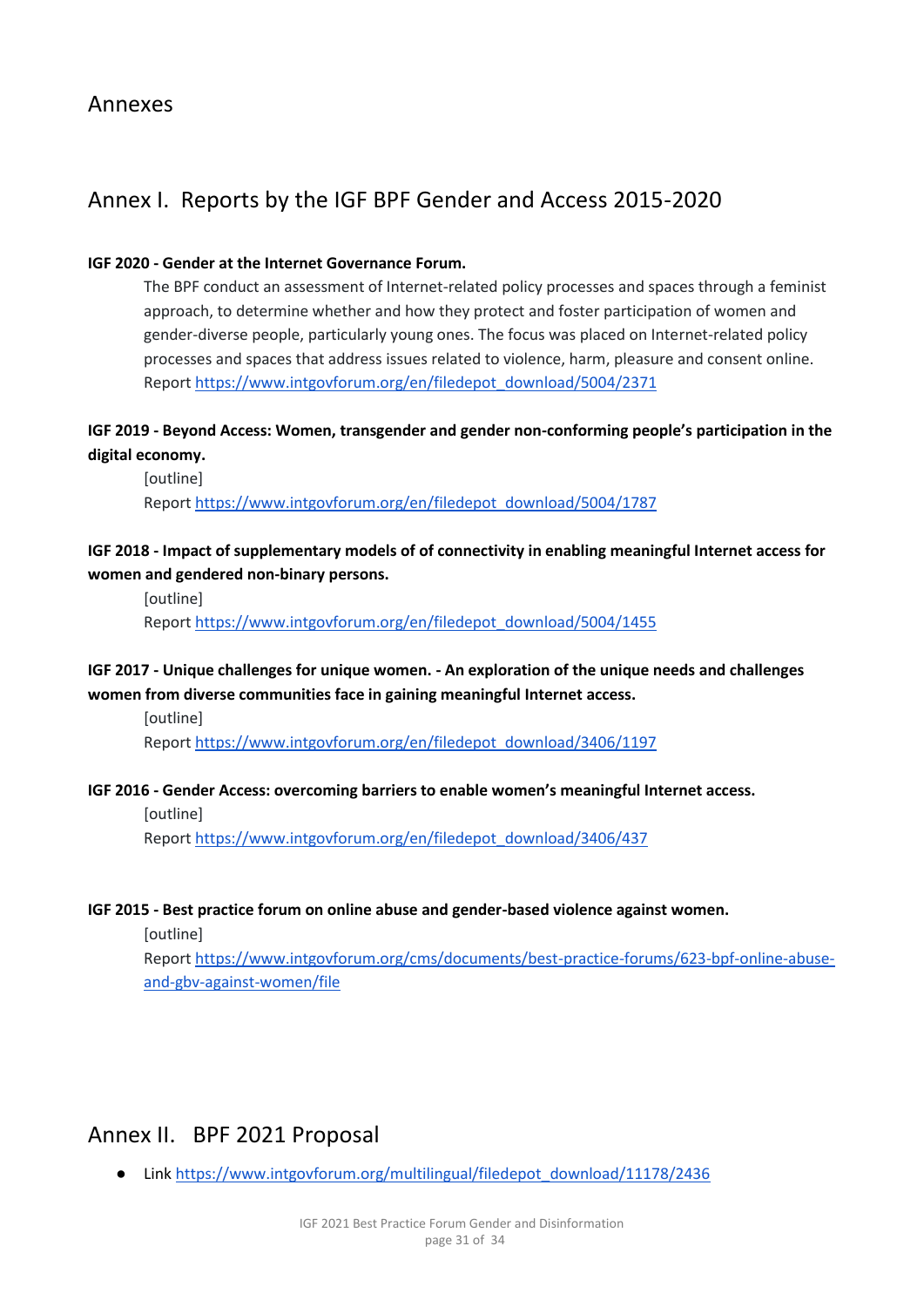# <span id="page-31-0"></span>Annex III. BPF Gender and Digital rights kick-off survey on the working definition of 'gendered disinformation'

#### Survey period 15-30 May 2021 - respondents #10

*The term "Gendered disinformation" can be used to describe information activities (creating, sharing, disseminating content) which: a) Attacks or undermines people on the basis of their gender; b) Weaponises gendered narratives to promote political, social or economic objectives."*

Please provide your feedback on the above definition. Does it correspond to your understanding of the concept of gendered disinformation? Would you suggest additions or amendments ?

- It matches my definition as well
- I can work with this definition, but possible detailing of b.) might be useful as "weaponising" as a term whilst often used as an inflammatory can also apply in a positive context...
- Yes, I do agree with the definition as it attacks or undermines people on the basis of their gender. Most of the cases women are the victims. In every place, work, social, even in the home by the family members too. For option b), my personal opinion in few cases I have found less of weaponizes gendered narratives to promote political, social or economic objectives as media including social media are now very active.
- It is good.
- Yes, it corresponds to my concept of gendered disinformation.
- Yes, however the (b) is unclear as it would mean a range of objectives, however without a clear intent. Narratives that promote political, social and economic objectives cover a huge range, we need to classify this more clearly.
- Yes, 'til some point. In the first part I will write it this way "...on the basis of their gender identities and expressions"; and in the second I will add "...to promote political, social, cultural, artistic or economic objectives."
- The suggested definition above does not necessarily separate between disinformation and hate speech. Also, as per the difference between the definitions of mis and disinformation, intent (despite the vagueness of the term) could be used in defining 'gendered disinformation'

-> Alternative definitions - other definitions of 'gendered disinformation' can be submitted below. (please add references if they are copied from research, articles or blogs).

● Gendered disinformation can be understood as the dissemination of false or misleading information attacking women (especially political leaders, journalists and public figures), basing the attack on their identity as women (e.g. Jankowicz, 2017; Barker and Jurasz, 2019; Di Meco, 2019; Stabile et al., 2019). The techniques for diffusing gendered disinformation are diverse and include misogynist comments that reinforce gender stereotypes, sexualisation and the diffusion of graphic contents, online harassment and cyber-attacks. Gendered disinformation has the effect of perpetuating a negative perception of women in society: it undermines women's credibility in occupying positions of power ,discourages women from participating in the public debate, and serves to silence women in general. This research focuses specifically on misogynistic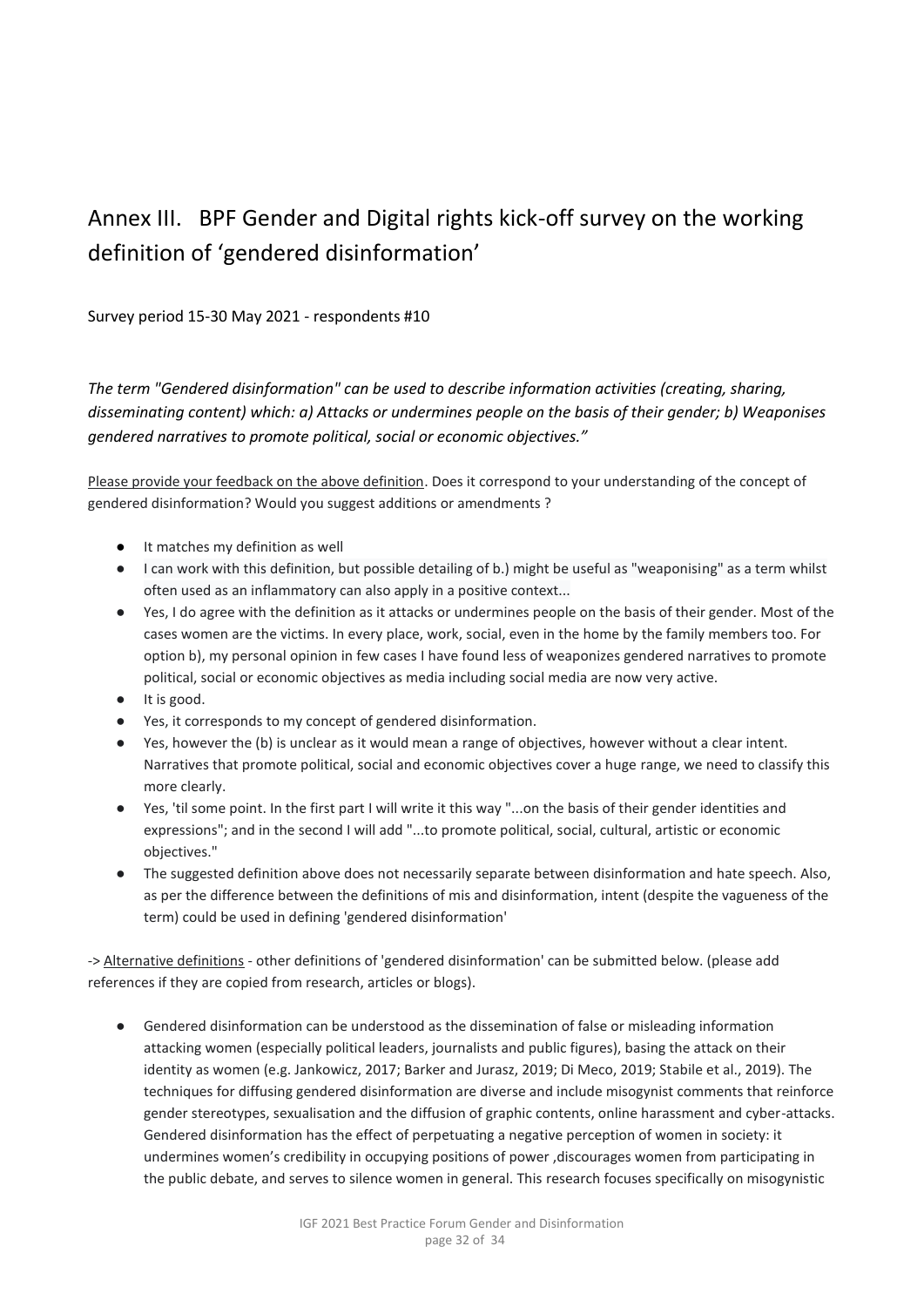disinformation, with the recognition that gendered disinformation is a wider concept. [https://www.disinfo.eu/publications/misogyny-and-misinformation:-an-analysis-of-gendered-disinformation](https://www.disinfo.eu/publications/misogyny-and-misinformation:-an-analysis-of-gendered-disinformation-tactics-during-the-covid-19-pandemic/)[tactics-during-the-covid-19-pandemic/](https://www.disinfo.eu/publications/misogyny-and-misinformation:-an-analysis-of-gendered-disinformation-tactics-during-the-covid-19-pandemic/) 

● I agree with the above definition, I think you could also highlight that, Gendered disinformation online exists at the intersection of disinformation with online violence, such as abuse and harassment. It is from the same source - Engendering hate

*BPF workplan - The BPF intends to explore the concept of 'gendered disinformation' and map the strategies and actions to halt the spread of gendered disinformation and build a less toxic online environment for women and gender diverse groups.* 

-> What are specific needs in the community, related to gendered disinformation, and what should the BPF do or focus on? What could be useful outputs of the BPF discussions?

- Gender roles, gender sensitivity and it's impact on all persons
- The community requires more initiative on awareness, education, etc. BPF to continue to emphasize on this issue and highlight boldly.
- Gendered disinformation distracts people from the policy issues to undesirable dimensions. Repeated posts will result in personal attacks and spread of false news. Subjected women will not have resources, time and energies to withstand it and counter them
- Therefore, BPF, as a brand for Best Practices should counter these menacing campaigns and neutralize them by posting the true facts. It is possible by having committed and active BPF Ambassadors / Members / Volunteers in all parts of the globe.
- Effective mitigation of (processes, skills and tools) gendered disinformation.
- Impacts of gendered disinformation, regulation who is accountable, legal frameworks and accountability. Profitable nature
- As a teenager who is a regular user of the internet, I believe there is a lot of gendered misinformation prevailing in communities run by younger members of our society. For example, this can be seen especially in the 'meme' culture where often underneath jokes, lay misogynic views and opinions. Due to the pandemic, the majority of the teenagers spend their time online whether it is online school or to stay in touch with their friends. I believe BPF discussions should also bring this issue to light on how we can protect spaces on the internet which are occupied by youngsters. It'll be beneficial to talk about gender representation and acceptance on social media particularly popular among children these days.
- A set of recommendations on how we can as gender diverse people disinformation about us, also some kind of campaign about it. I'm thinking of demanding the release of the content management policies of the most popular social media platforms.
- Some questions to explore: fine-line between hate speech and disinformation; influence of gender representation in media on the creation and circulation of 'gendered disinformation', cultural and geographical differences in approaches to and experiences with 'gendered disinformation', if - and why- 'gendered disinformation' is a national security question - and what are the potential risks and benefits of 'securitising' 'gendered disinformation'

It is essential for the discussions to arrive at tangible policies. Given the differences in definition of gender and approaches to gender equality in different countries, cultural and contextual sensitivity emerges as a question.Following a mapping exercise to understand dominant the issues and countermeasures in different countries and contexts, issue-based working groups could be formed and different working groups could meet on regular basis to share their notes. It is essential to have a diverse representation in each working group and set clear goals (e.g., workshops, working papers, round-table discussions etc) and timelines.